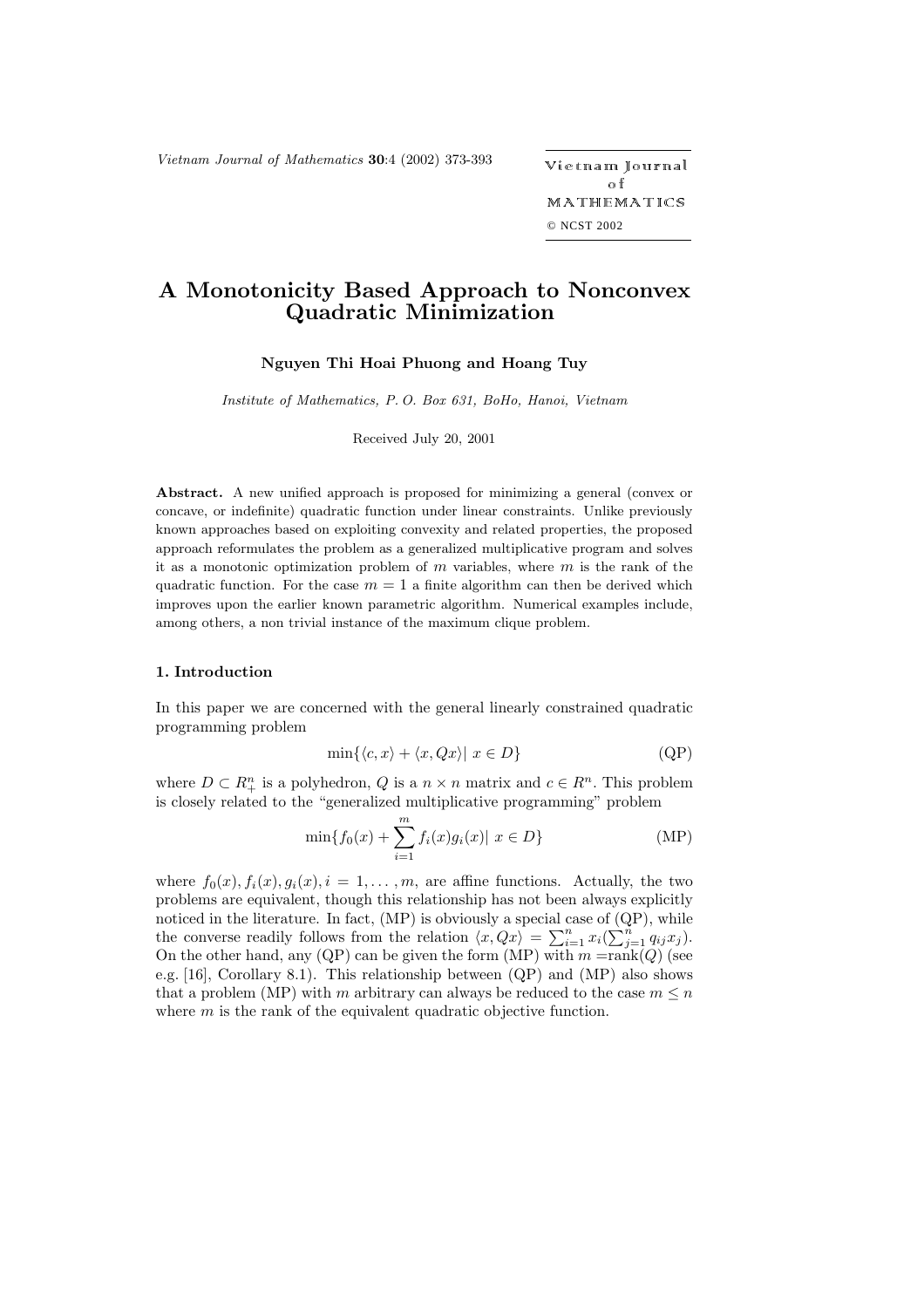Due to their theoretical and practical interest, problems (QP) and (MP) have been the object of intensive research during the last four decades. It is well known that when  $Q$  is semidefinite positive  $(QP)$  is solvable in polynomial time but in other cases it is NP-hard. It has also been proved recently that (MP) is NP-hard, even for  $m = 1$  and  $f_0(x) \equiv 0$  [10]. In spite of that, both problems have received much attention since the appearance of global optimization methods ([3, 16]).

Specifically,  $(QP)$  with a semidefinite negative matrix  $Q$  is one of the most popular problems of concave minimization while the problem with a semidefinite matrix  $Q$  is a typical problem of d.c. optimization. We refer the interested reader to the books on global optimization (see e.g. [16]) for a detailed discussion on specific concave minimization and d.c. optimization methods for quadratic programming.

A special variant of (MP) when  $m = 1$ , namely the problem

$$
\min\{f_0(x) + f_1(x)g_1(x) | x \in D\},\tag{P_1}
$$

was first studied by Konno and Kuno [5], Konno, Yajima and Matsui [8]. These authors assumed, however, that  $D$  is bounded (see also [6], where a method is given for solving an even more general problem than (MP), with  $D = \{x \in$  $R^{n} | h(x) \leq 0$  and all  $f_i, g_i, h$  being convex positive-valued on D). Subsequently, Schaible and Sodini [15] removed this boundedness assumption and proposed a finite method for solving  $(P_1)$ . The latter method is similar to the previous method of Konno-Kuno in that both reduce the problem to a parametric linear program in which the objective function as well as the right-hand side of the constraints linearly depend upon a scalar parameter. The problem is then solved, in both methods, by means of a finite number of primal and/or dual simplex iterations performed on the parametric linear program. However, using different optimality conditions the two methods generate different sequences of intermediate solutions, as was shown on a numerical example discussed in [15]. Although the method in  $[15]$  does not assume boundedness of D, it does use a weaker assumption, namely that at least one of the two functions  $f_1(x)$ ,  $g_1(x)$ achieves a minimum on D. The weakness of the two described methods is that the parametric approach that underlies each of them is efficient when the parameter is scalar  $(m = 1)$  but cannot be easily extended to the general case when the parameter is multidimensional  $(m \geq 2)$ . Partly because of these difficulties problems (MP) with  $m > 2$  have been less investigated (see, however, [7 -9]). Aside from the above cited papers we should also mention the recent work of Nghia [12] where the monotonic approach of Tuy [18] has been successfully implemented to solve problems (MP) with  $m = 1$ .

The aim of the present paper is to develop a new unified approach to the problem (MP) which should be more efficient than the above mentioned methods when  $m$  is significantly smaller than  $n$ . It turns out that the optimal value of the parametric linear program used in these methods is an increasing function of the parameter, in the sense that it increases when every component of this parameter increases. Using this fact, the problem can be reformulated and solved as a monotonic optimization problem in  $R^m$ , of the type defined and studied in [18, 19]. Although the extension of this approach to convex multiplicative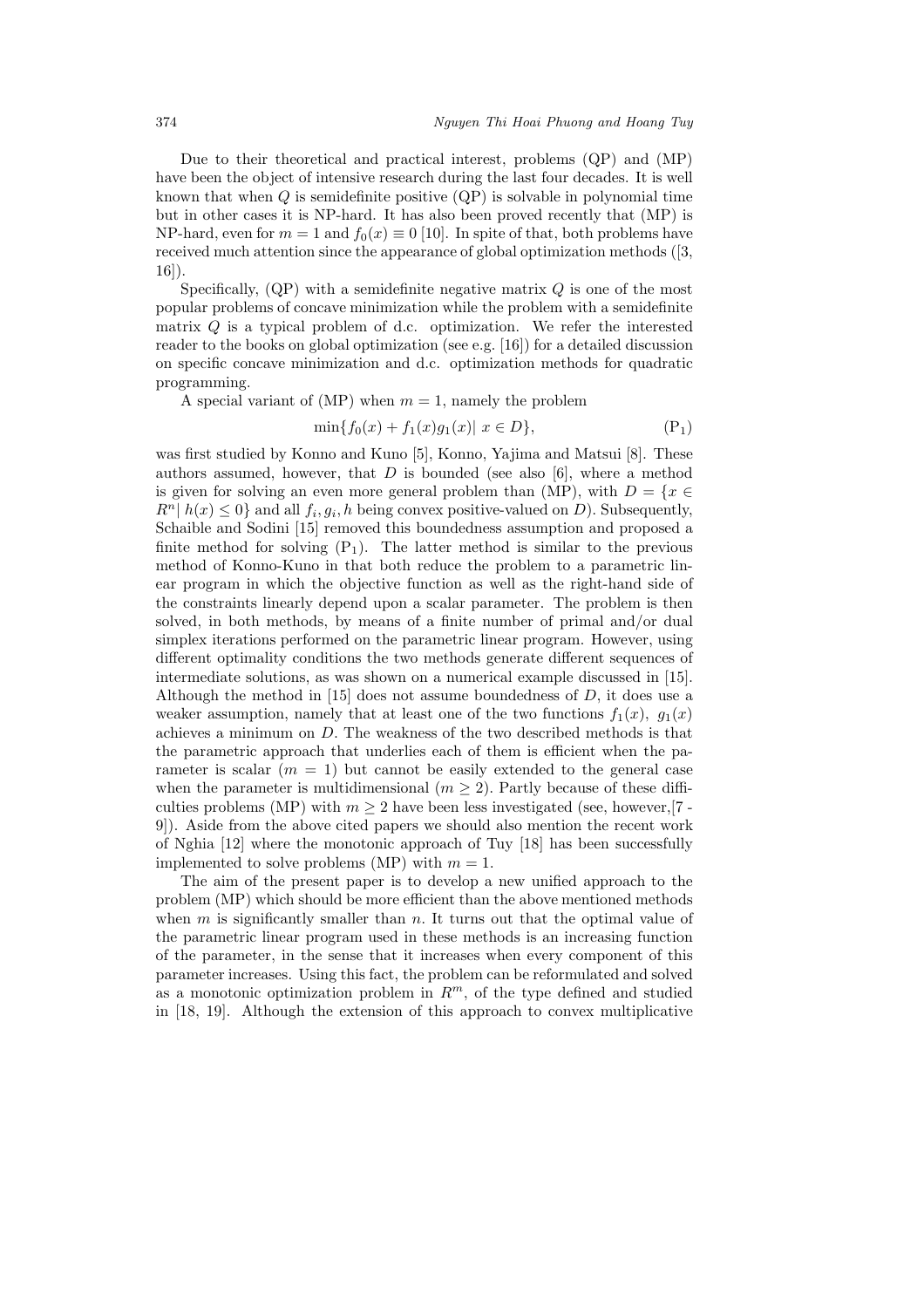programming should present no particular difficulty, we only briefly mention this possibility, reserving a more detailed study for a subsequent paper.

After the Introduction, in Sec. 2, we reformulate (MP) as a monotonic optimization problem. Next in Sec. 3, we discuss the computation of a lower bound for the objective function values over a hyperrectangle in  $R^m$ . Based on these results, in Sec. 4 a branch and bound method is proposed for solving (MP), in which bounds are obtained by solving linear relaxations of the corresponding subproblems. Sec. 5 shows how this method can be made finite by using a suitable subdivision rule, while Sec. 6 examines improvements to enhance efficiency of the method when dealing with higher rank problems (e.g. problems with  $m \geq 10$ ). Finally, to illustrate how the method works in practice, Sec. 7 presents some nontrivial numerical examples including an instance of the maximum clique problem. The latter example also shows the importance of reformulation for improving the bound in order to speed up the process of verifying optimality of the best solution found.

Unlike the existing methods of quadratic programming based on convex and difference of convex (d.c.) properties, our approach systematically exploits monotonicity properties of the functions involved. Hopefully a new efficient tool is thus provided for handling a class of difficult, yet important and widely encountered, problems, especially when the rank is significantly smaller than the dimension.

# **2. Reduction to Monotonic Optimization**

Throughout the following we shall make the blanket assumption

$$
-\infty < \inf_{x \in D} \{g_i(x)\} < +\infty, \quad \forall i = 1, \dots, m. \tag{1}
$$

This condition is weaker than requiring that D be nonempty and compact. Note that it is assumed also in [15], though implicitly, for the special case  $m = 1$ .

Under assumption (1) the problem can always be reduced to the case when

$$
g_i(x) > 0, \quad \forall x \in D, \quad \forall i = 1, \dots, m. \tag{2}
$$

Indeed, with  $\beta_i = \min\{g_i(x) | x \in D\} - 1$ , and  $\tilde{g}_i(x) = g_i(x) - \beta_i$  we can write

$$
f_i(x)g_i(x) = f_i(x)(\tilde{g}_i(x) + \beta_i) = f_i(x)\tilde{g}_i(x) + \beta_i f_i(x).
$$

Therefore, setting  $\tilde{f}_0(x) = f_0(x) + \sum_{i=1}^m \beta_i f_i(x)$ , we reduce the problem to the equivalent problem

$$
\min\{\tilde{f}_0(x) + \sum_{i=1}^m f_i(x)\tilde{g}_i(x) | x \in D\}
$$

where all the affine functions  $\tilde{g}_i(x)$ ,  $i = 0, 1, \ldots, m$  are positive-valued on D.

**Proposition 1.** *If*  $\inf_{x \in D} f_i(x) > -\infty$   $\forall i = 0, 1, \ldots, m$ , then the problem (MP) *has a finite optimal solution. Otherwise* (MP) *is unbounded.*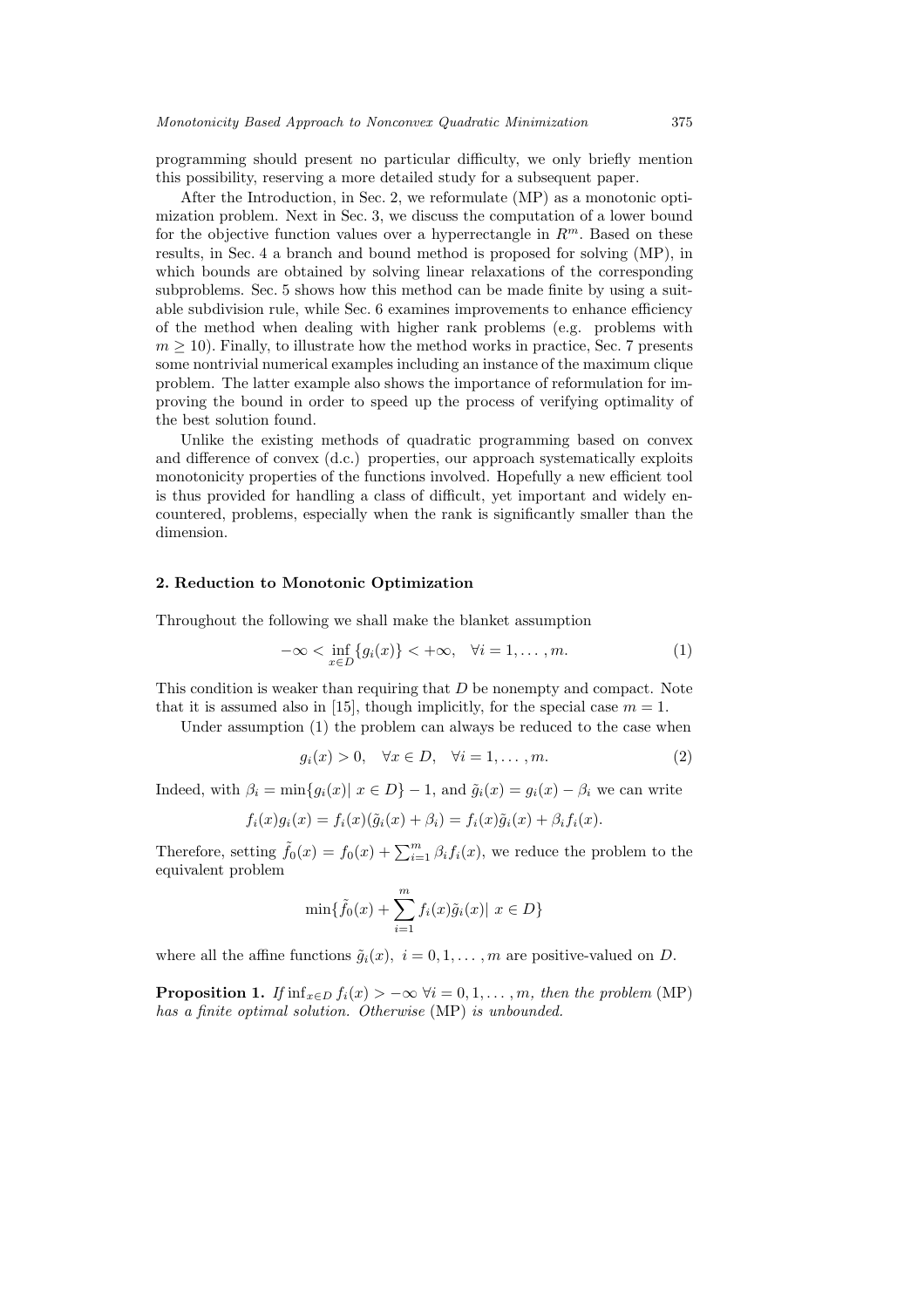-

*Proof.* Since  $g_i(x) > 0$ , if  $a_i := \inf_{x \in D} f_i(x) > -\infty$ ,  $\forall i = 0, 1, ..., m$ , then obviously  $\inf_{x \in D} [f_0(x) + \sum_{i=1}^m f_i(x)g_i(x)] \geq \inf_{x \in D} [f_0(x) + \sum_{i=1}^m a_i g_i(x)]$  ≥  $\inf_{x\in D} f_0(x) + \sum_{i=1}^m [\inf_{x\in D} a_i g_i(x)] > -\infty$  (we used assumption (1) in the last inequality). Since D is closed and  $f_0(x) + \sum_{i=1}^m f_i(x)g_i(x)$  is continuous, it follows that (MP) has a finite optimal solution. The second assertion is obvious.

Note in passing that a problem in [15] (Example 5.3 in [15]) is unbounded just because it fails to satisfy the just stated conditions. In view of the above Proposition, without loss of generality, in the following we shall assume, aside from  $(1)$ , that

$$
a_i = \inf_{x \in D} f_i(x) > -\infty, \quad \forall i = 0, 1, ..., m.
$$
 (3)

Setting  $b_i = \sup_{x \in D} f_i(x) \in R \cup \{+\infty\}, i = 1, \ldots, m$ , we thus have

$$
a \le f(x) \le b, \quad \forall x \in D. \tag{4}
$$

Now, for brevity let us write  $f(x)=(f_1(x),..., f_m(x)), g(x)=(g_1(x),..., g_m(x)),$  $\langle f(x), g(x) \rangle = \sum_{i=1}^m f_i(x)g_i(x)$ . Also it will be convenient to refer to a set of the form  $[a, b] = \{y \in \mathbb{R}^m | a \le y \le b\}$  as the rectangle  $[a, b]$  (some or all components of b may be  $+\infty$ .) Assuming (2), (3), define

$$
H = \{ y \in R^m | y \ge f(x), x \in D \}
$$
  
 
$$
\Phi(y) = \inf \{ f_0(x) + \langle f(x), g(x) \rangle | x \in D, y \le f(x) \}
$$

with the usual convention inf  $\emptyset = +\infty$ . Note that since (MP) has a finite optimal solution under the stated assumptions, we have  $\Phi(y) > -\infty \ \forall y$ .

Following [18] a function  $\Phi(v)$  defined on [a, b] is said to be *increasing* if  $a \leq y \leq y' \leq b$  implies that  $\Phi(y) \leq \Phi(y')$ . A set  $H \subset \mathbb{R}^m$  is said to be *reverse normal* if  $y' \geq y \in H$  implies that  $y' \in H$ .

**Proposition 2.**  $\Phi(y)$  *is an increasing function on* [a, b]  $\subset R^m$ , and H *is a reverse normal set in* R<sup>m</sup>.

*Proof.* Let  $D_y = \{x \in D | y \le f(x)\}\$ . If  $a \le y \le y' \le b$  then  $D_{y'} \subset D_y$ , so  $\Phi(y) =$  $\min\{f_0(x) + \langle f(x), g(x) \rangle \mid x \in D_y\} \leq \min\{f_0(x) + \langle f(x), g(x) \rangle \mid x \in D_{y'}\} = \Phi(y').$ That the set  $H$  is reverse normal is obvious.

**Proposition 3.** *The problem* (MP) *is equivalent to*

$$
\min\{\Phi(y) | y \in H, a \le y \le b\} \tag{G}
$$

*Proof.* First observe that, since  $\Phi(y)$  is increasing, if  $y \in [a, b]$  is feasible to (G), i.e.  $y \ge f(x)$  for some  $x \in D$  then  $y' = f(x) \le y$  will still be feasible to (G), while  $\Phi(y') \leq \Phi(y)$ . Therefore the minimum of  $\Phi(y)$  is attained on the set  ${y \in [a, b] \mid y = f(x), x \in D}$  and consequently, (G) is equivalent to

$$
\min\{\Phi(y)|y = f(x), \quad x \in D, \ a \le y \le b\}.\tag{G'}
$$

Now, if  $\bar{x} \in D$  solves (MP) then  $\bar{y} = f(\bar{x})$  is feasible to (G'), and  $\Phi(\bar{y}) \leq$  $f_0(\bar{x}) + \langle f(\bar{x}), g(\bar{x}) \rangle \leq f_0(x) + \langle f(x), g(x) \rangle \ \forall x \in D$ , hence  $\Phi(\bar{y}) \leq \Phi(y)$  for all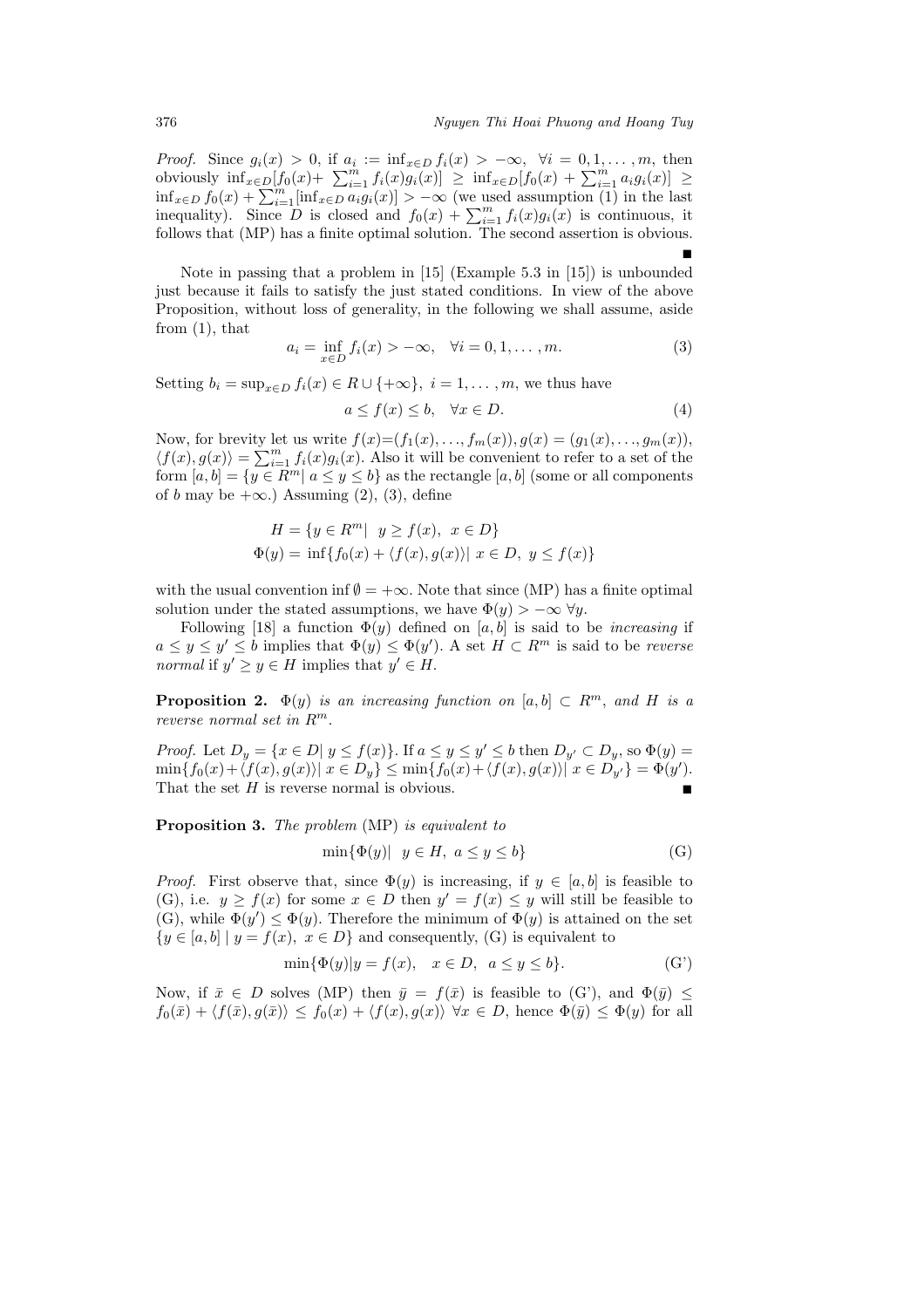y such that  $y = f(x)$ ,  $x \in D$ , i.e.  $\bar{y}$  solves (G'). Conversely, if  $\bar{y}$  solves (G') , then  $\Phi(\bar{y}) \leq \Phi(f(x))$   $\forall x \in D$  (since  $y = f(x)$  is feasible to  $(G')$ ), hence, denoting by  $\bar{x} \in D$  the optimal solution of the problem defining  $\Phi(\bar{y})$ , we have  $\Phi(\bar{y}) = f_0(\bar{x}) + \langle f(\bar{x}), g(\bar{x}) \rangle \leq f_0(x) + \langle f(x), g(x) \rangle \ \forall x \in D$ , i.e.  $\bar{x}$  solves (MP).

Thus, solving (MP) amounts to solving (G) which is a monotonic optimization problem of the class considered in [18] or [19]. Of course, computing the exact value of  $\Phi(y)$  for a given y is as difficult as solving the problem (MP) itself. However, it is not hard to find an easily computable underestimator of  $\Phi(y)$  over any subrectangle  $M = [p, q] \subset [a, b]$ . Specifically, if we define  $D_{[p,q]} = \{x \in D | p \leq f(x) \leq q\}$  then such an underestimator is provided by the function

$$
\Psi_M(y) = \min\{f_0(x) + \langle y, g(x) \rangle | y \le f(x), \ x \in D_{[p,q]}\}.
$$
 (5)

Like  $\Phi(y)$  this function satisfies  $\Psi_M(y) > -\infty \ \forall y$  and is increasing on [p, q], but since (5) is a linear program, the value  $\Psi_M(y)$  is easily computable. Using the underestimator  $\Psi_M(y)$  one can derive lower bounds for  $\Phi(y)$  over sets of the form  $H \cap M$ . It turns out that these bounds can be proved to be consistent with suitably defined subdivision rules, and can thus be incorporated into a convergent branch and bound method for solving (G) that works essentially in  $R^m$  (rather than  $R^n$ ). In the next section we proceed to discuss this method in detail.

*Remark 1.* An alternative way of converting (MP) into a monotonic optimization problem is the following. Upon preliminary transformations similar to the above ones one can assume that  $f_0(x)$ ,  $f_i(x)$ ,  $g_i(x)$  are nonnegative on D. Then the problem can be rewritten as

$$
\min\{y_0+\sum_{i=1}^m y_i z_i | y_0 \ge f_0(x), y_i \ge f_i(x), z_i \ge g_i(x) (i=1,\ldots,m), x \in D\}.
$$

Since the objective function  $(y_0, y, z) \in R_+ \times R_+^m \times R_+^m \mapsto y_0 + \sum_{i=1}^m y_i z_i$  is increasing while the feasible set  $C = \{(y_0, y, z) \in R_+ \times R_+^m \times R_+^m | y_0 \ge f_0(x), y \ge$  $f(x), z \ge g(x), x \in D$  is reverse normal, this is a monotonic optimization problem in  $R^{2m+1}_{+}$ . This approach has been implemented [12] to solve problems with  $m = 1$  by the reverse polyblock outer approximation procedure described in [18]. Although computational results presented in [12] show that this approach is quite practical for problems with  $m = 1$  and up to 100 variables, its attractiveness sharply decreases as m increases due to the large dimension  $(2m + 1)$ of the transformed problem.

### **3. Bounding Procedure**

Given any subrectangle  $M = [p, q] \subset [a, b]$ , the problem (G) restricted to this subrectangle can be written as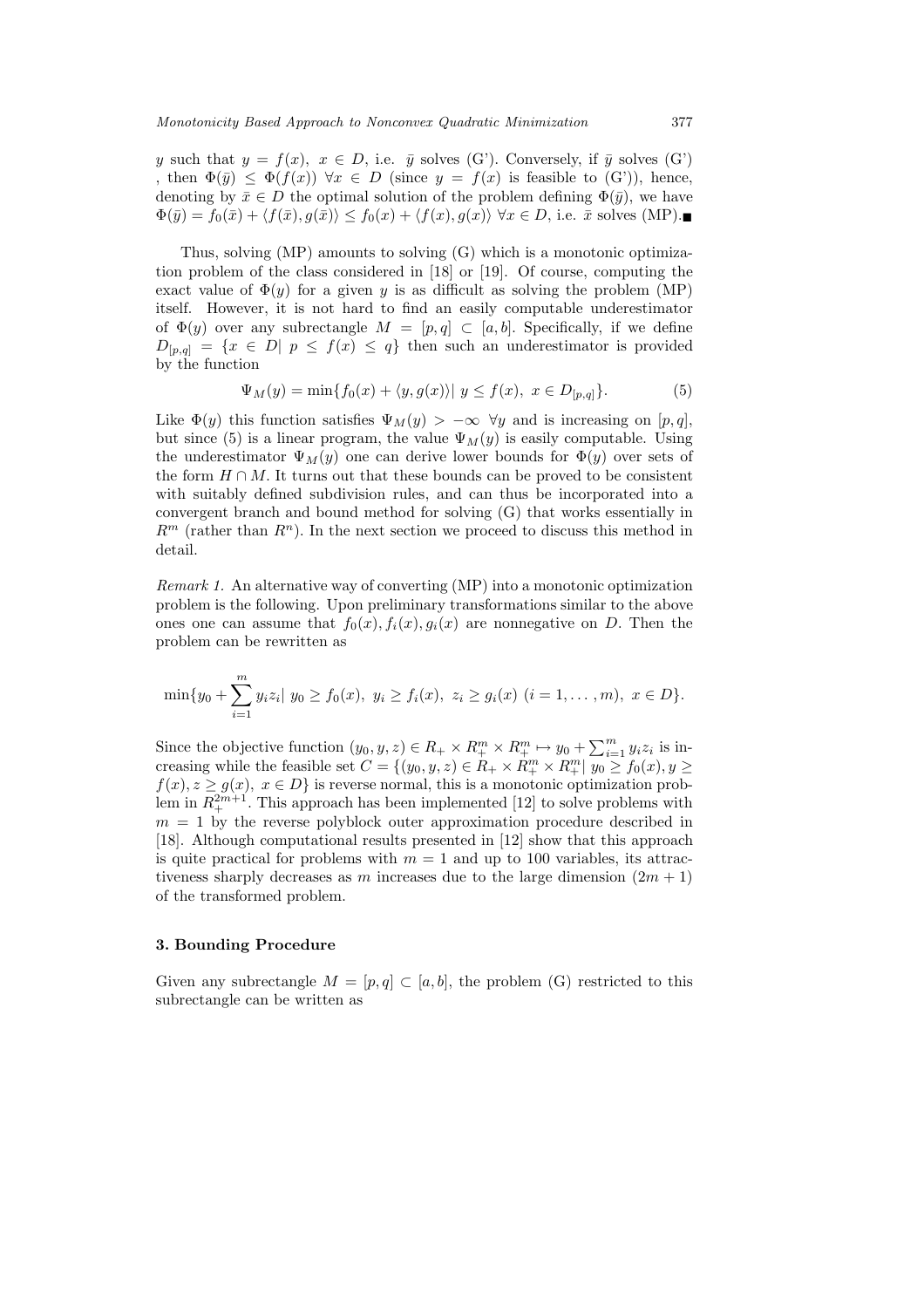378 *Nguyen Thi Hoai Phuong and Hoang Tuy*

$$
\min\{\Phi(y) | y \ge f(x), \quad x \in D_{[p,q]}\}.
$$
\n(G<sub>M</sub>)

By Proposition 3 this subproblem is equivalent to

$$
\min\{f_0(x) + \langle f(x), g(x) \rangle \mid x \in D_{[p,q]}\}\tag{P_M}
$$

# **Proposition 4.**

(i) *A lower bound for the optimal value of*  $(G_M)$  *is provided by* 

$$
\beta(M) := \min\{\Psi_M(y) | y \ge f(x), x \in D_{[p,q]}\}\tag{RGM}
$$

(ii) Let  $y^M$  be an optimal solution of  $(RG_M)$  and  $x^M \in D$  be an optimal solution *of the linear program defining*  $\Psi_M(y^M)$ , *so that*  $\beta(M) = \Psi_M(y^M), \quad \Psi_M(y^M) = f_0(x^M) + \langle y^M, g(x^M) \rangle.$ 

*Then an upper bound of the optimal value of*  $(G_M)$  *is* 

$$
\alpha(M) = f_0(x^M) + \langle f(x^M), g(x^M) \rangle.
$$

(iii) *If*  $y^M = f(x^M)$  *then*  $y^M$  *is an optimal solution of*  $(G_M)$  *and*  $\beta(M)$  *equals the optimal value of*  $(G_M)$ :

$$
\beta(M) = \alpha(M) = f_0(x^M) + \langle y^M, g(x^M) \rangle.
$$

*while*  $x^M$  *is an optimal solution of*  $(P_M)$ .

*Proof.* (i) and (iii) are obvious because  $\Psi_M(y)$  is a underestimator of  $\Phi(y)$  over M, while  $x^M$  is a feasible solution of  $(P_M)$  which is equivalent to  $(G_M)$ .

For the proof of (ii) observe that if  $f(x^M) = y^M$  then  $x^M$  is feasible to the problem defining  $\Phi(y^M)$  so that  $\Psi_M(y^M) = \Phi(y^M)$  and therefore,

$$
\beta(M) = f_0(x^M) + \langle f(x^M), g(x^M) \rangle = \Psi_M(y^M) = \Phi(y^M)
$$

because  $(RG_M)$  is a relaxation of  $(G_M)$ .

To obtain  $\beta(M)$  we solve the monotonic optimization problem  $(RG_M)$  by using the reverse polyblock outer approximation (ROA) described in [18]. The exact optimal value of  $(G_M)$  is contained in the interval  $[\beta(M), \alpha(M)]$  and we have

$$
\alpha(M) - \beta(M) = \langle f(x^M) - y^M, g(x^M) \rangle \le ||f(x^M) - y^M|| ||g(x^M)||
$$
 (6)

Let us recall from [18] that a reverse polyblock in  $M = [p, q]$  is a subset S of M of the form  $S = \bigcup_{i \in I} [p^i, q]$  where  $\{p^i, i \in I\}$  is a finite set of points in M. Since  $\Psi_M(y)$  is an increasing function on M it is clear that the minimum of  $\Psi_M(y)$ on such a set S is attained at one of the points  $p^i, i \in I$ . The ROA method is an iterative procedure which consists in constructing a sequence of reverse polyblocks  $S_{\nu}$ ,  $\nu = 1, 2, \ldots$  such that

$$
S_1 = M \subset S_2 \subset \cdots \subset H \cap M, \quad \min_{y \in S_\nu} \Psi_M(y) \searrow \min_{H \cap M} \Psi_M(y). \tag{7}
$$

Clearly the numbers  $\beta_{\nu}(M) = \min_{y \in S_{\nu}} \Psi_M(y), \nu = 1, 2, \dots$  form an increasing sequence of lower bounds for the minimum of  $\Psi_M(y)$  over M. By stopping this iterative procedure ROA at some step  $\nu$  we obtain a lower bound  $\beta_{\nu}(M)$ . Of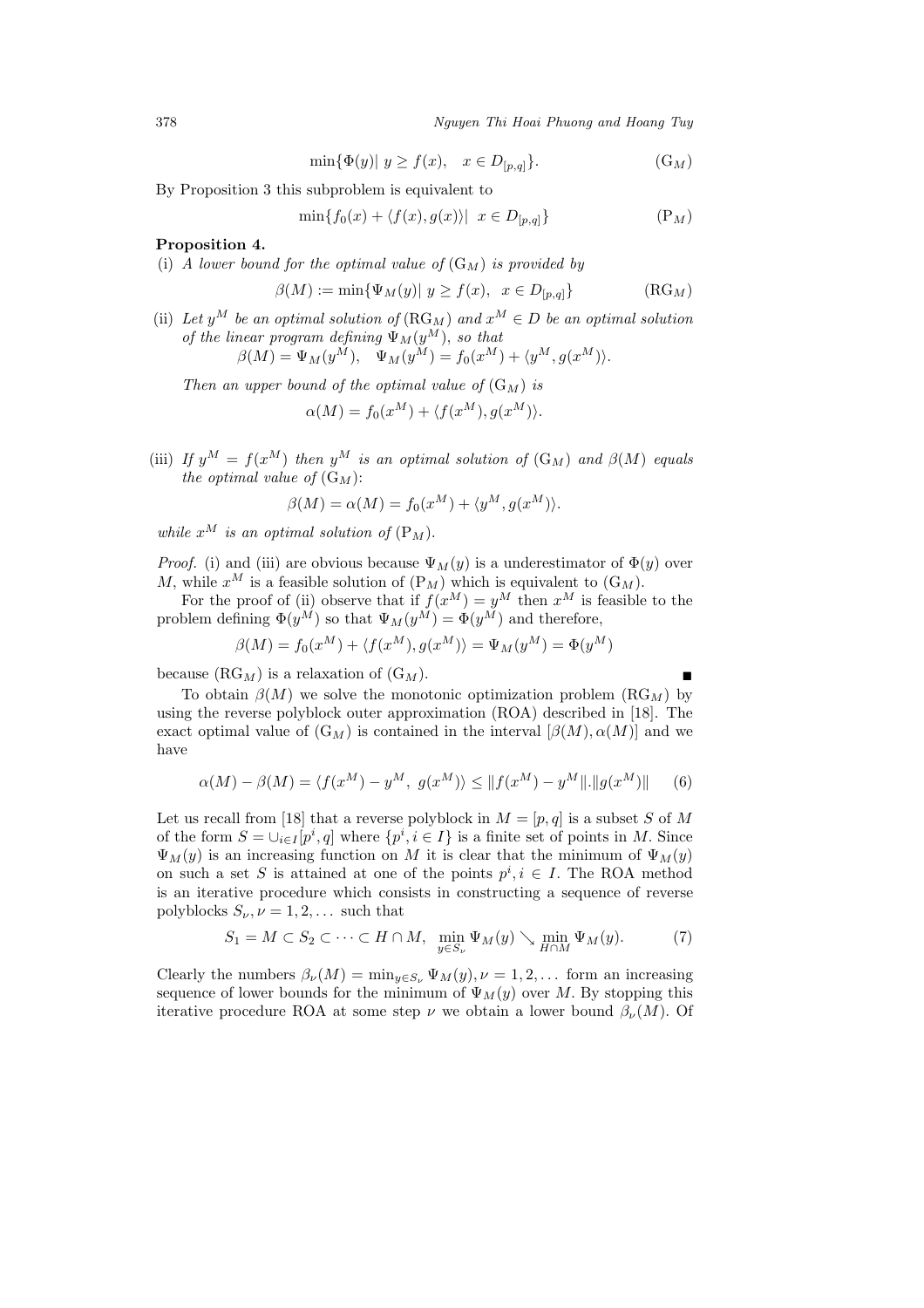course the larger  $\nu$  the tighter bound is obtained, but the more computations are needed, so in practice a trade-off should be resolved between the quality of the bound and the computational cost required. As is easily verified,  $\beta_1(M)$  =  $\min_{y \in M} \Psi_M(y) = \Psi_M(p)$ , so from Proposition 1 we can derive

#### **Corollary 1.**

(i) *A lower bound for the optimal value of*  $(G_M)$  *is provided by the optimal value* β1(M) *of the linear program*

$$
\min\{f_0(x) + \langle p, g(x) \rangle \mid x \in D_{[p,q]}\}.
$$
\n(LG<sub>M</sub>)

(ii) If an optimal solution  $x^M$  of  $(LG_M)$  satisfies  $f(x^M) = p$  then p is an optimal *solution of*  $(G_M)$  *and*  $\beta_1(M)$  *equals the optimal value of*  $(G_M)$ *, i.e.* 

$$
\beta_1(M) = \Phi(p) = f_0(x^M) + \langle p, g(x^M) \rangle.
$$

*Remark 2.* The quality of the bound  $\beta_1(M)$  computed as above often depends on how tightly the rectangle  $M = [p, q]$  encloses the feasible portion in it. Therefore, whenever possible, one should try to reduce the size of the rectangle  $M$  by removing unnecessary infeasible portions of the set  $M \setminus H$ . Since  $H \cap M =$  ${y | p \le y \le q, f(x) \le y, x \in D},$  one way to achieve this is to replace p, q with  $p' = (p'_1, \ldots, p'_m), q' = (q'_1, \ldots, q'_m)$ , respectively, where

$$
p'_{i} = \min\{f_{i}(x) | p \le f(x) \le q, x \in D\}, \quad i = 1, ..., m,
$$
  
\n
$$
q'_{i} = \max\{f_{i}(x) | p \le f(x) \le q, x \in D\}, \quad i = 1, ..., m.
$$

For many problems this reduction operation may be essential for the quality of the bound and hence the speed of convergence.

Consider now a nested sequence of subrectangles  $M_k \subset M$  such that  $\bigcap_{k=1}^{\infty} M_k =$  $\overline{M}$  and let  $x^k = x^{M_k}$  be an optimal solution of  $(LG_{M_k})$ . The next proposition shows how to construct the sequence  $M_k = [p^k, q^k]$  so as to ensure that the limit of  $x^k$  is an optimal solution of the problem  $(P_{\overline{M}})$ .

**Proposition 5.** Let  $\{M_k = [p^k, q^k], k \in K\}$  be an infinite nested sequence of *subrectangles of*  $[a, b]$ , *such that*  $M_{k+1}$  *is a child of*  $M_k$  *in the subdivision via the hyperplane*  $y_{i_k} = \eta_k$  where  $\eta_k = (p_{i_k}^k + f_{i_k}(x^k)/2$  and  $x^k = x^{M_k}$  is an optimal *solution of*  $(LG_{M_k})$  *while*  $i_k \in \text{argmax}(f_i(x^k) - p_i^k)$ . *If*  $[\bar{p}, \bar{q}] = \bigcap_{k=1}^{+\infty} [p^k, q^k]$  *then any cluster point*  $\bar{x}$  *of the sequence*  $\{x^k\}$  *is an optimal solution of*  $(P_{[\bar{p},\bar{q}]})$ *.* 

*Proof.* Since  $i_k \in \{1, \ldots, m\}$ , there exists a subsequence  $K \subset \{1, 2, \ldots\}$  such that  $i_k = i_0 \forall k \in K$ , and  $\eta_k = (p_{i_0}^k + f_{i_0}(x^k))/2$ ,  $\forall k \in K$ . By passing to subsequences if necessary we can assume that  $x^k \to \bar{x}$ ,  $f_{i_0}(x^k) \to f_{i_0}(\bar{x})$ . Then, by a well known property of rectangular subdivision (Lemma 5.4,[16]),  $\eta_k \to \eta_0 \in$  ${\bar{p}_{i_0}, \bar{q}_{i_0}}$ , which, in view of the fact  $\eta_k = (p_{i_0}^k + f_{i_0}(x^k)/2 \to (\bar{p}_{i_0} + f_{i_0}(\bar{x}))/2$ implies that  $f_{i_0}(x^k) - p_{i_0}^k \rightarrow f_{i_0}(\bar{x}) - \bar{p}_{i_0} = 0$ . But then from the definition of  $i_0 = i_k$  we deduce that  $f(x^k) - p^k \to 0$  and consequently,  $f(x^k) \to \bar{p}$  as  $k \to +\infty, k \in K$ . Since  $x^k$  is an optimal solution of  $(\text{LG}_{M_k})$ , it follows that  $\bar{x}$  is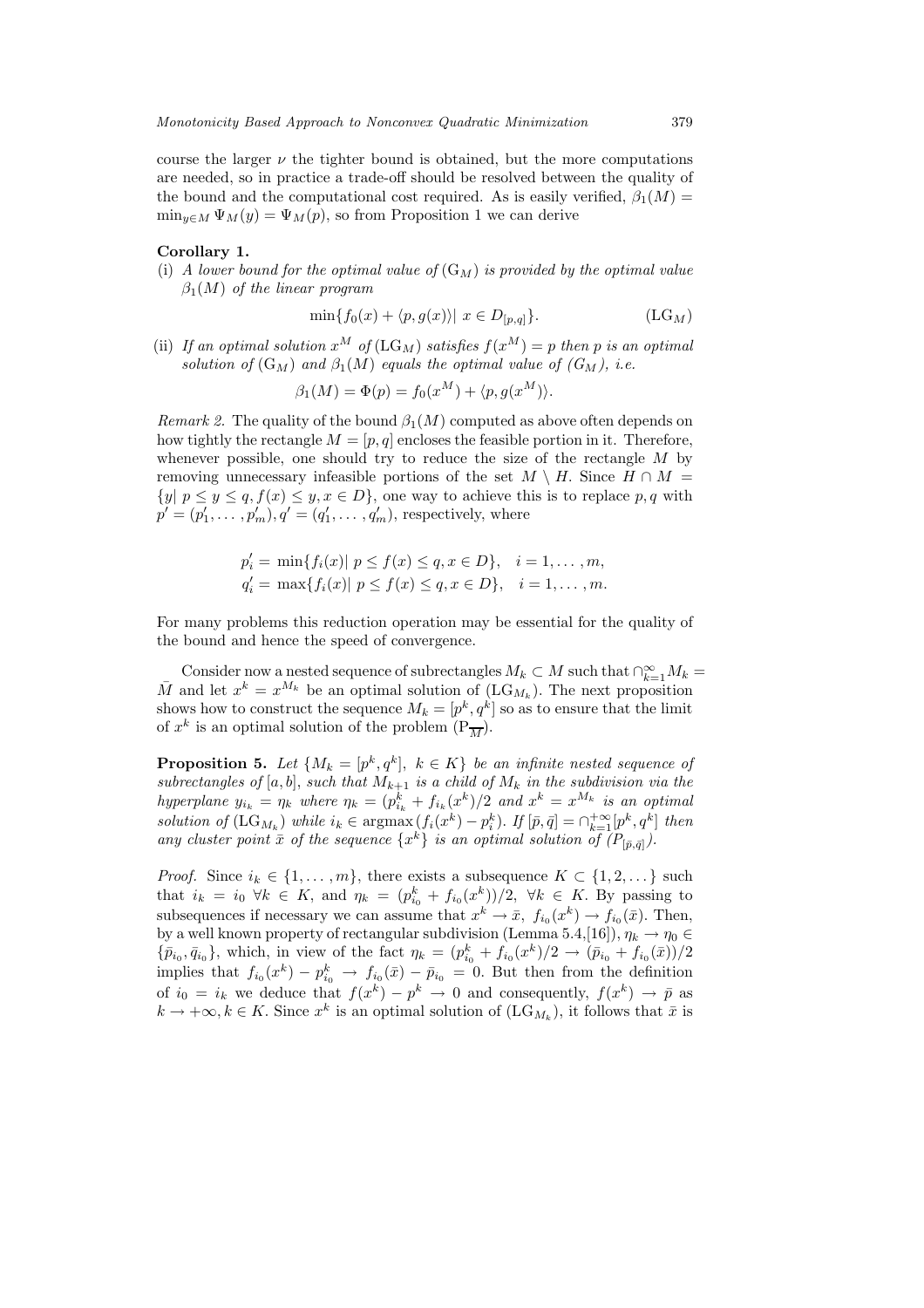an optimal solution of  $(LG_{[\bar{p},\bar{q}]})$  and finally, by Proposition 1 (property (ii)), the fact  $f(\bar{x})=\bar{p}$  implies that  $\bar{x}$  solves  $(P_{[\bar{p},\bar{q}]}).$ 

*Remark 3.* An increasing function  $\varphi_M(y)$  is said to be a *tight underestimator* of  $\Phi(y)$  over M if  $\varphi_M(y) \leq \Phi(y)$   $\forall y \in M$  and  $\max_{y \in M} (\Phi(y) - \varphi_M(y)) \to 0$  as  $\text{diam } M = ||q - p|| \rightarrow 0$ . It can easily be verified that Proposition 5 remains true when  $(LG(M_k))$  is taken to be the problem

$$
\min{\varphi_M(y)| y \ge f(x), x \in D_{[p,q]}}.
$$

where  $\varphi_M(y)$  is any tight underestimator of  $\Phi(y)$  over M.

#### **4. Branch and Bound Method**

The above development leads to the following branch and bound method for solving (MP), in which branching is performed by rectangular subdivision of the initial rectangle  $[a, b]$ .

**Algorithm 1.** (for given tolerance  $\varepsilon \geq 0$ )

- Step 0. Start with  $P_1 = S_1 = \{M_1 = [a, b]\}$ . Set  $k = 1$ .
- Step 1. For each rectangle  $M \in \mathcal{P}_k$  solve  $(LG_M)$  to obtain its optimal value  $\beta_1(M)$  together with an optimal solution  $x^M$  when  $\beta_1(M) < +\infty$ . Update the incumbent by setting  $CBS = \bar{x}^k$  with  $\bar{x}^k \in \text{argmin}\{f_0(x^M) +$  $\langle f(x^M), g(x^M) \rangle \vert \ M \in \mathcal{P}_k \}.$  Let  $CBV = f_0(\bar{x}^k) + \langle f(\bar{x}^k), g(\bar{x}^k) \rangle.$
- Step 2. Delete every  $M \in \mathcal{S}_k$  such that  $\beta_1(M) \geq CBV \varepsilon$ . Let  $\mathcal{R}_k$  be the collection of remaining members of  $\mathcal{S}_k$ . If  $\mathcal{R}_k = \emptyset$ , then terminate:  $\bar{x}^k$  is an  $\varepsilon$ -optimal solution.
- Step 3. Select  $M_k \in \text{argmin}\{\beta_1(M)| \mid M \in \mathcal{R}_k\}.$  Let  $x^k = x^{M_k}, y^k = f(x^k).$ Choose  $i_k \in \text{argmax}_i \{y_i^k - p_i^k\}$  and divide  $M_k$  into two subrectangles via the hyperplane  $y_i = (p_{i_k}^k + y_{i_k}^k)/2$ . Reduce each rectangle in the partition of  $M_k$  as described in Remark 2 and let  $\mathcal{P}_{k+1}$  be the collection of so reduced rectangles.

Step 4. Set  $S_{k+1} = (\mathcal{R}_k \setminus \{M_k\}) \cup \mathcal{P}_{k+1}$ . Set  $k \leftarrow k+1$  and go back to Step 1.

**Theorem 1.** *The above algorithm can be infinite only if*  $\varepsilon = 0$  *and in that case* any cluster point  $\bar{x}$  of the sequence  $\{\bar{x}^k\}$  *is an optimal solution.* 

*Proof.* If the algorithm is infinite, it generates an infinite sequence of rectangles  $M_{k_{\nu}} = [p^{k_{\nu}}, q^{k_{\nu}}], \nu = 1, 2, \dots$ , such that each rectangle in this sequence is a child of its predecessor via the subdivision  $(p^{k_{\nu}} + f_{i_{k_{\nu}}}(x^{k_{\nu}}))/2, i_{k_{\nu}})$ . By Proposition 5 one can then assume that  $p^{k_{\nu}} \to \bar{p}, q^{k_{\nu}} \to \bar{q}, x^{k_{\nu}} \to \bar{x}$ such that  $\bar{x}$  solves  $(P_{\bar{M}})$  for  $\bar{M} = [\bar{p}, \bar{q}]$ . Since  $f_0(x^{k_{\nu}}) + \langle f(x^{k_{\nu}}), g(x^{k_{\nu}}) \rangle =$  $\beta_1(M_{k_\nu}) \leq f_0(x) + \langle f(x), g(x) \rangle \,\,\forall x \in D$ , it follows that  $f_0(\bar{x}) + \langle f(\bar{x}), g(\bar{x}) \rangle \leq$  $f_0(x) + \langle f(x), g(x) \rangle \ \forall x \in D$ , and hence,  $\bar{x}$  solves (P) because obviously  $\bar{x} \in D$ .

*Remark 4.* For problems where  $f_0(x) + \langle a, g(x) \rangle \equiv 0$  (e.g.  $a = 0, f_0(x) \equiv 0, f(x)$ ) linear), if  $\beta_1(M)$  is used then at the first iteration we have  $\beta_1(M_1) = 0$  since the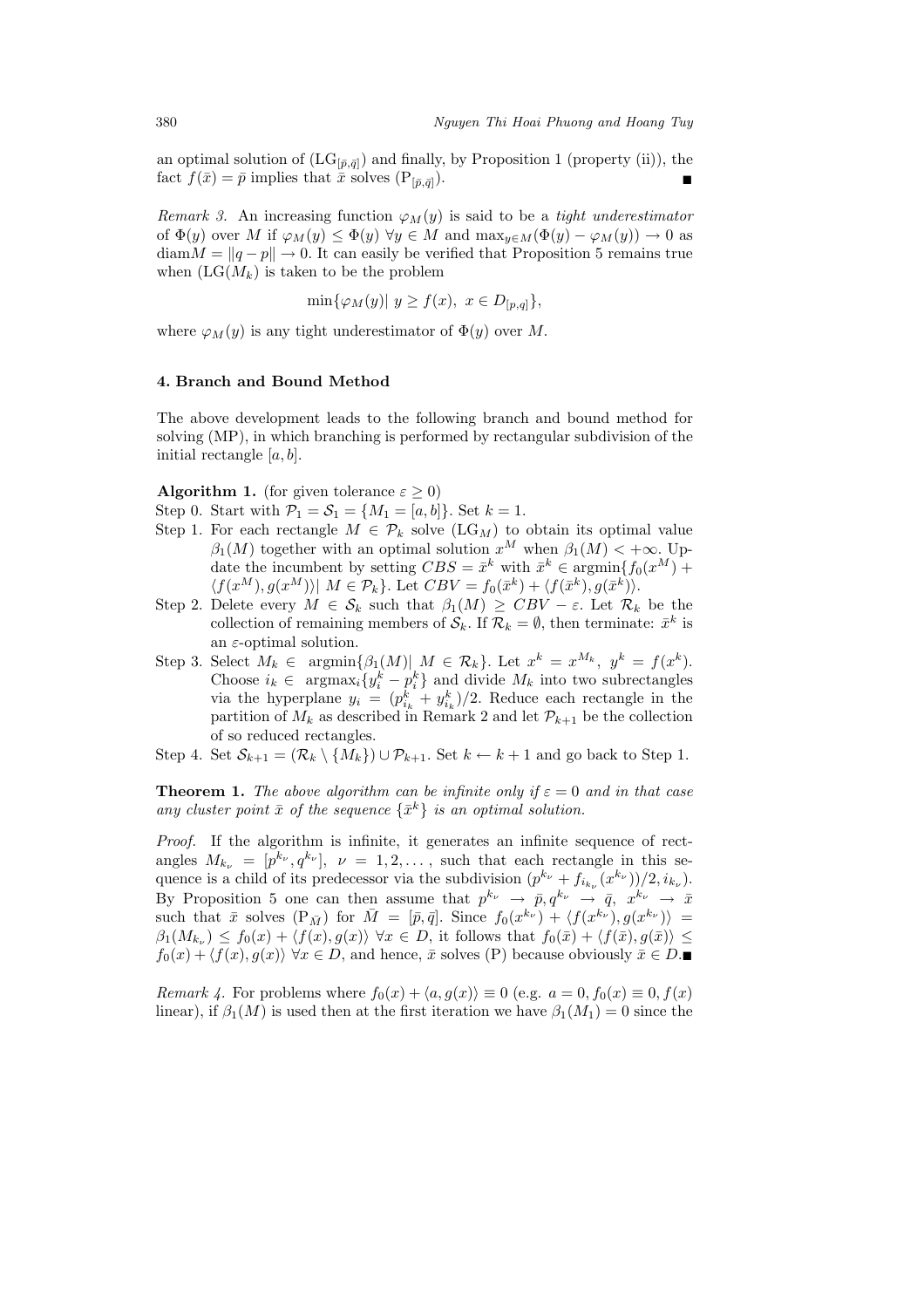objective function in the linear program  $(LG_{M_1})$  for  $M_1 = [a, b]$  is identical to zero. Furthermore, in all subsequent iterations,  $M_k = [0, q^k]$ , hence  $\beta_1(M_k) = 0$ , so that the algorithm will stall right at the beginning. Therefore, for these problems, one should use  $\beta_{\nu}(M)$  with  $\nu > 1$  instead of  $\beta_1(M)$ , at least for every rectangle  $M = [p, q]$  with  $p = 0$ . (except when  $m = 1$  because in that case, as can easily be shown (see Sec. 5 below),  $\beta_1(M)$  is already the optimal value of  $(RG_M)$ ). Alternatively, one can reformulate the problem to avoid this situation, or use a tighter underestimator than  $\Psi_M(y)$  as will be discussed in the next section.

*Remark 5.* The type of subdivision described in Proposition 5 and used in Algorithm 1 is often referred to as the "adaptive subdivision". The rationale behind it is that it tends to bring the distance  $||f(x^k) - p^k||$  to zero, thus forcing  $\{x^k\}$ to converge to an optimal solution of  $(P_{[\bar{p},\bar{q}]}).$  Howewer, if  $[a,b]$  is bounded, then instead of the adaptive subdivision one can also use the standard bisection, i.e. the subdivision of  $M_k$  via the hyperplane  $y_{i_k} = (p_{i_k}^k + q_{i_k}^k)/2$  with  $i_k = \text{argmax}(q_{i_k}^k - p_{i_k}^k)$ . Proposition 5 remains true with the standard bisection because its exhaustiveness (see e.g. [16]) implies that  $||q^k - p^k|| \to 0$  and hence  $|| f(x^k) - y^k || \rightarrow 0.$  In practice, the choice of an efficient subdivision rule depends on the structure of the problem under study.

*Remark 6.* Also note that when using the standard bisection it may happen that the midpoint of the longest side of  $M_k = [p^k, q^k]$  lies on the right of  $f_{i_k}(x^k)$  $(x^k)$  being an optimal solution of  $LG(M_k)$ , i.e.  $f_{i_k}(x^k) \leq (p_{i_k}^k + q_{i_k}^k)/2$ : in that event, if  $M_k$  is bisected via the mentioned midpoint then the lower bound over the left half of  $M_k$  will remain equal to  $\beta(M_k)$  (because  $x^k$  will still be optimal for the corresponding linear program), so this bisection will not improve the lower bound. Therefore, the best strategy is to use a hybrid rule: if the midpoint of the longest edge of  $M_k$  lies on the left of  $f_{i_k}(x^k)$  then apply the standard bisection, otherwise apply the adaptive subdivision.

*Remark 7.* With minor modifications Algorithm 1 is still valid if a tight underestimator other than  $\Psi_M(y)$  is used for bounding. Also the above method can in principle be extended to solve the generalized convex multiplicative programming problem considered in [5]:

$$
f_0(x) + \min{\sum_{i=1}^m f_i(x)g_i(x)| x \in D}
$$

where  $D = \{x \in R^n | h(x) \leq 0\}$  and the functions  $f_0(x), f_i(x), g_i(x)$  are all convex and positive-valued on D. For instance, if the underestimator  $\Psi_M(y)$  is used for bounding, the subproblems  $\left( L\mathbf{P}_{M}\right)$  are the convex minimization problems

$$
\min\{f_0(x) + \sum_{i=1}^m p_i g_i(x) | p_i \le f_i(x) \le q_i \ (i = 1, \dots, m), \ h(x) \le 0\}
$$

which are solvable by currently available efficient algorithms.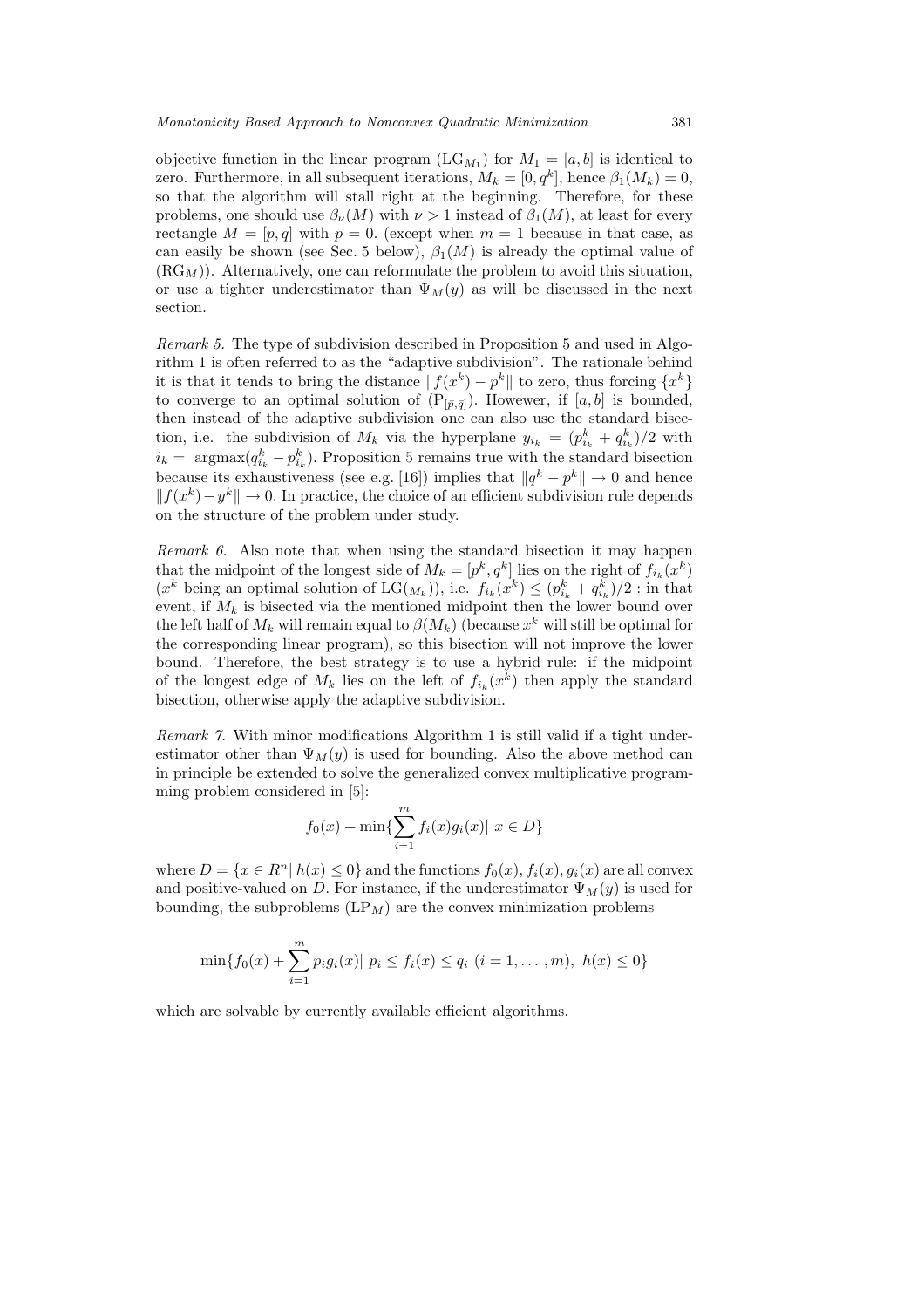# **5. Finite Algorithm when**  $m = 1$

When  $m = 1$ , the problem (MP) is

$$
\min\{f_0(x) + f(x)g(x) | x \in D\}
$$
 (8)

with  $f,g: R^n \to R$ . It is then easily verified that for any  $M = [p,q] \subset$  $[a, b] \subset R$  with  $a = \min_{x \in D} f(x)$ , an optimal solution of  $(RG_M)$  is precisely  $p = \min\{f(x) | x \in D, p \leq f(x) \leq q\}$ . In other words,  $\beta_1(M)$  is already the best lower bound obtained by the above method (optimal value of  $RG_M$ ). However, in this case the algorithm can be made finite by adopting a more sophisticated subdivision rule.

To describe this subdivision let us consider the problem (MP) where  $y = f(x)$ is viewed as a parameter:

$$
\min\{f_0(x) + yg(x)|\ f(x) = y, x \in D\}.\tag{MP(y)}
$$

**Proposition 6.** *There exist a finite set of intervals*  $\Delta^B \subset [a, b]$   $(B \in \mathcal{B})$  *and affine mappings*  $\varphi^B : \Delta^B \to R^n$ , *such that*  $\cup {\Delta^B | B \in \mathcal{B}} = [a, b]$  *and*  $\varphi^B(y)$  *is a basic optimal solution of*  $(MP(y))$  *for every*  $y \in \Delta^B$ .

*Proof.* Rewrite the problem  $(MP(y))$  for any  $y \in [a, b]$ , as

$$
\min\{\langle c+yc^0, x\rangle + \alpha(y)| Ax = d + yd^0, x \ge 0\}
$$
\n(9)

where  $\alpha(y) = f_0(0) + yg(0)$  and  $A \in R^{k \times n}$  with rank  $A = k$ . Let B be any  $k \times k$ nonsingular submatrix of A and N the submatrix formed by the  $n - k$  columns of A not belonging to B. Write  $A = (B, N)$  and, accordingly,  $x = (x_B, x_N)$  for any  $x \in R^n$ . Then the system  $Ax = d + yd^0$  is equivalent to

$$
x_B = B^{-1}(d + y d^0) - B^{-1} N x_N.
$$
\n(10)

Denote by  $\varphi^{B}(y)$  the vector  $x = (x_B, x_N)$  such that  $x_B = B^{-1}(d + y d^0), x_N =$  $0 \in R^{n-k}$ . This vector will be a feasible solution of  $(MP(y))$  if

$$
B^{-1}(d + y d^0) \ge 0.
$$
\n(11)

On the other hand, since  $\langle c+yc^0, x-\varphi^B(y)\rangle = (c+yc^0)_Nx_N - (c+yc^0)_NB^{-1}Nx_N$ for any feasible solution  $x = (x_B, x_N)$  of  $(MP(y))$ , it follows that  $\varphi^B(y)$  is an optimal solution of  $(MP(y))$  if

$$
(c + ye^{0})_{N} - (c + ye^{0})_{B}B^{-1}N \ge 0.
$$
 (12)

Now define

$$
\Delta^{B} = \{ y | B^{-1}(d + yd^{0}) \ge 0, (c + yc^{0})_{N} - (c + yc^{0})_{B}B^{-1}N \ge 0 \}.
$$
 (13)

Clearly  $\Delta^B$  is a line segment contained in [a, b] and for every  $y' \in \Delta^B$  the vector  $\varphi^{B}(y')$  satisfies conditions analogous to (11) and (12), hence is a basic optimal solution of  $(MP(y'))$ . It is also immediate that, for any  $y \in [a, b]$ , since  $(MP(y))$ is solvable, we have  $y \in \Delta^B$ , where B is the basis matrix associated with a basic optimal solution of  $(MP(y))$ . Therefore, if B denotes the family of all basis matrices B that correspond each to a basic optimal solution of  $(MP(y))$  for some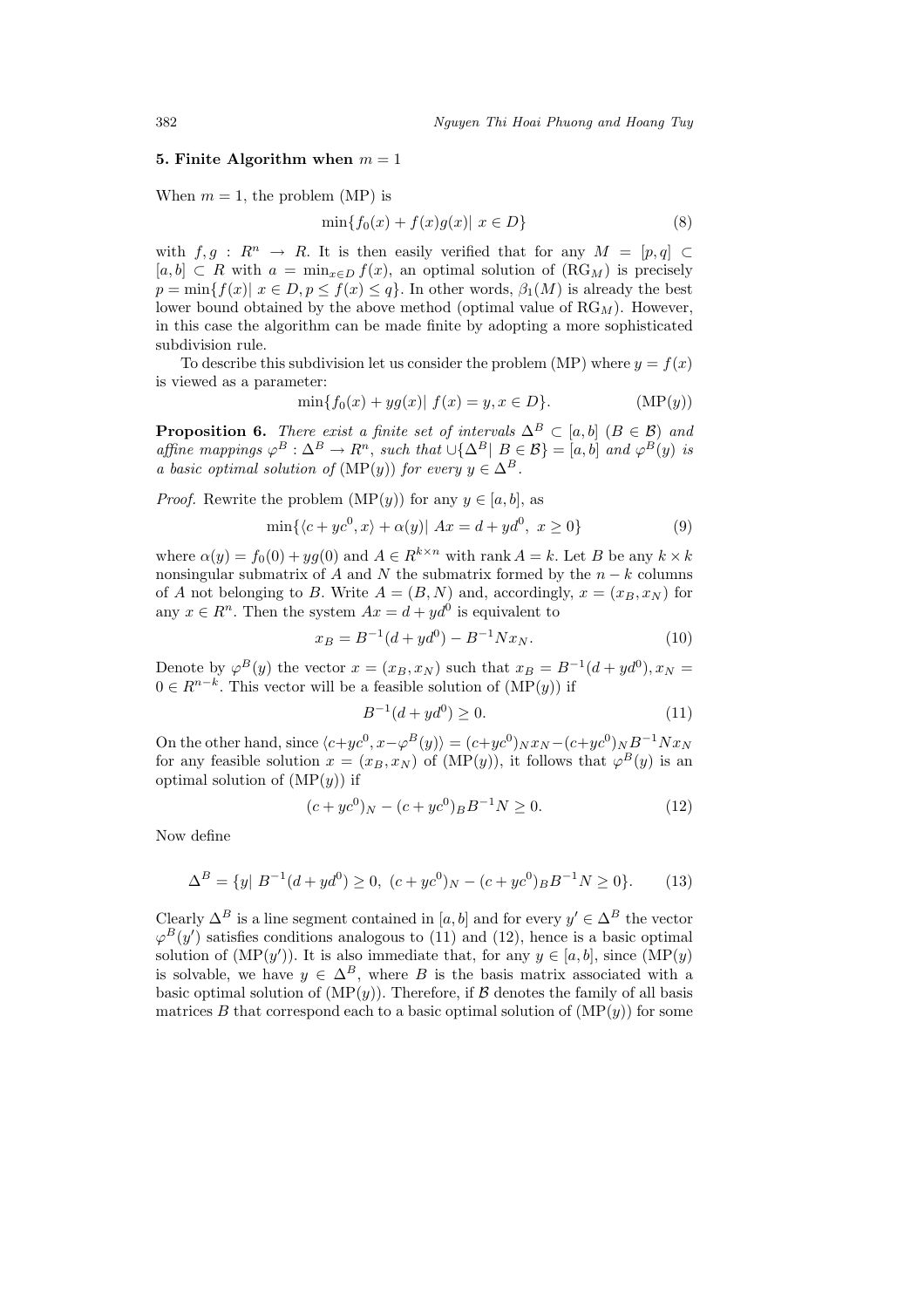$y \in [a, b]$ , then the union of all  $\Delta^B, B \in \mathcal{B}$ , covers the whole segment  $[a, b]$ . Since the collection B is finite, and the mapping  $\varphi^B : \Delta^B \to \mathbb{R}^n$  is affine (see (11)), the proof is complete.

Note that for  $y \in \Delta^B$  the optimal value of  $(MP(y))$  is  $\theta^B(y) = f_0(\varphi^B(y))$  +  $yg(\varphi^{B}(y))$ . Since this is a quadratic function of  $y \in R$ , a minimizer  $y^{B}$  of  $\theta^{B}(y)$ over  $\Delta^B$  can easily be computed and if  $z^B = \varphi^B(y^B)$  then an optimal solution of (MP) is obtained by taking the minimum of  $f_0(z^B) + f(z^B)g(z^B)$  over all  $B \in \mathcal{B}$ .

The parametric algorithm for (MP) when  $m = 1$  ([5]; see also [16]) consists precisely in generating the collection of intervals  $\Delta^B$ ,  $B \in \mathcal{B}$  together with the associated vectors  $z^B$ . Since the set B is finite, the parametric algorithm is finite, in contrast to the branch and bound Algorithm 1 which, theoretically, may be infinite. However, a drawback of the parametric approach is that it requires computing the whole collection of intervals  $\Delta^B$ ,  $B \in \mathcal{B}$ .

To overcome this drawback we can make our branch and bound procedure finite by using a suitable subdivision strategy based on Proposition 6. Denote the set of endpoints of all intervals  $\Delta^B$  by T. Clearly  $a, b \in T$ . If  $M = [p, q]$  is any interval candidate for subdivision, with  $p, q \in T$ , then we subdivide M as follows. Let  $x^M$  be a basic optimal solution of the bounding subproblem  $(LG_M)$  written in the form (9) (with  $y = p$ ) and let  $B = B(M)$  be the basis matrix associated with  $x^M$ . It can easily be verified that  $\Delta^B = [p, r]$ , where  $r = \min\{r_1, r_2\}$  with

$$
r_1 = \max\{y \mid (c + y c^0)_N - (c + y c^0)_B B^{-1} N \ge 0\}, \ r_2 = \max\{y \mid \{y \mid B^{-1} (d + y d^0) \ge 0\}.
$$

Then we divide M into two subintervals  $M_1 = [p, r]$ ,  $M_2 = [r, q]$ . Clearly  $\beta(M_1) =$  $\beta(M)$ , so only  $\beta(M_2)$  must be computed. Furthermore, a minimizer  $y^B$  of the above described quadratic function  $\theta^B(y)$  over  $\Delta^B$  can be computed which can be used to update the current best solution and the current best value. If  $\beta(M_2)$  does not exceed the current best value, then the algorithm terminates because all previously generated intervals have been fathomed. Therefore, if the algorithm continues, the interval to be divided must be  $M_2 = [r, q]$ , so that the basis matrix corresponding to the subdivision point  $s$  for  $M_2$  can be obtained merely by performing a primal simplex privoting procedure if  $r = r_1$ or a dual simplex pivoting procedure if  $r = r_2$ . With this subdivision strategy the algorithm differs from the parametric approach of [5] only in that a lower bound  $\beta(M)$  is computed at each iteration for the current interval which allows us to decide whether or not to terminate the algorithm even before the whole collection of intervals  $\Delta^B$ ,  $B \in \mathcal{B}$  has been generated.

An alternative subdivision strategy is to slightly modify the standard bisection in the following way. Starting from the initial interval  $[p_0, q_0]=[a, b],$ assume that the current interval  $M = [p, q]$  to be subdivided has its endpoints in T. For  $y = (p+q)/2$  let B be the basis matrix associated with a basic optimal solution of  $(MP(y))$ , and define  $\Delta^B$  by (13). If  $\Delta^B = [r, s]$  then split M into 3 intervals :  $M_1 = [p, r], \Delta^B = [r, s],$  and  $M_2 = [s, q].$  Clearly  $\beta(M_1) = \beta(M),$ while a minimizer  $y^B$  of  $\varphi(y)$  over [r, s] can be computed which can be used to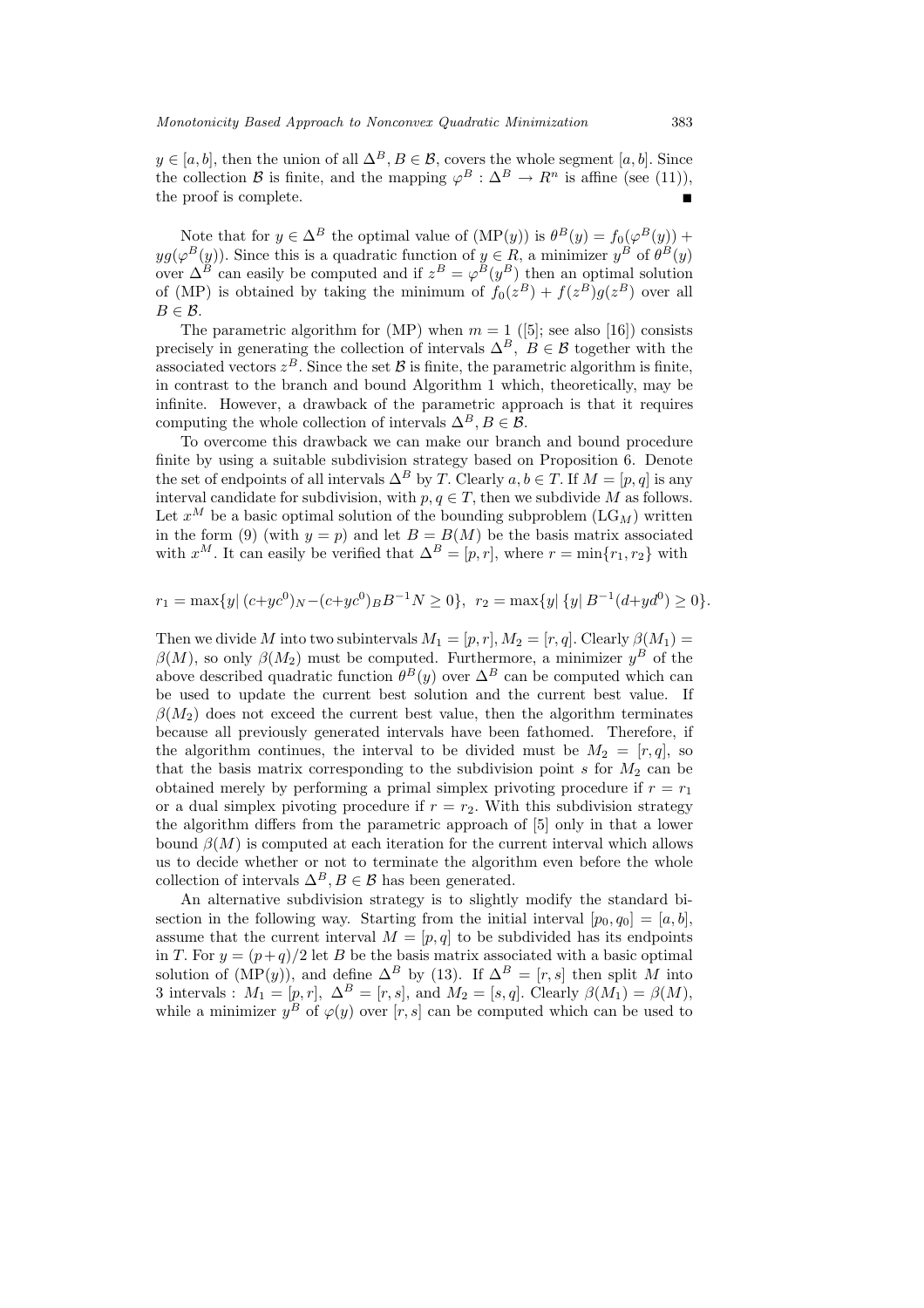update the current best solution and current best value. It remains to compute  $\beta(M_2) = \min\{f_0(x) + sg(x) | f(x) = s, x \in D_{[s,q]}\}.$  In the next iteration M is thus replaced by the pair of intervals  $[p, r]$ ,  $[s, q]$ . This branch and bound algorithm may perform better than Algorithm 1 although a few more computations are required at each iteration.

*Remark 8.* Proposition 6 can be extended to the general case  $m > 1$  as follows: *There exist a finite set of polyhedrons*  $\Delta^B \subset [a, b]$ , *and affine mappings*  $\varphi^B$ :  $\Delta^B \to R^n$ , such that the union of all these polyhedrons covers the entire rectangle [a, b] and  $\varphi^{B}(y)$  *is a basic optimal solution of (MP(y))* for every  $y \in \Delta^{B}$ .

The proof of this proposition for the special case  $m = 1$  can be carried over to the general case. However, as was mentioned in the introduction, the parametric approach derived from this proposition for  $m > 1$  is of little practical interest.

# **6. Improved Bounds for Higher Rank Problems**

For hard problems, especially for those with high rank m (typically  $m > 10$ ) the bounds computed as previously described may not be efficient enough to secure fast convergence. To alleviate the difficulty in these cases, one may try to improve the bounds in different ways, for instance:

(i) *Solving* ( $RG_M$ ) *more accurately.* Instead of  $\beta_1(M)$  in Step 1 we can take  $\beta_{\nu}(M)$  with  $\nu > 1$  as explained in Section 3. Then  $\beta_{\nu}(M) = \Psi_M(y^M)$  for some  $y^M \in M$  and  $x^M$  is an optimal solution of the linear program

$$
\min\{f_0(x) + \langle y^M, g(x) \rangle \mid p \le f(x) \le q, x \in D\}.
$$

Note that the value  $\Psi_M(y)$  of the objective function of  $(RG_M)$  at each y is not given explicitly but is defined as the optimal value of a linear program (5). This means that computing  $\beta_2(M)$  involves solving a sequence of m linear programs, corresponding to the m vertices of  $S_2$  (see (7)). Each of these vertices differs from  $p$  by one coordinate only, so after solving the linear program associated with  $p$ , one can derive an optimal solution of any other program by using a reoptimization technique instead of starting from scratch. This allows a substantial saving of time. Nevertheless, even with this technique, it should be borne in mind that the computation of  $\beta_{\nu}(M)$  with  $\nu > 1$  may become so time consuming that the advantage of having a better bound may be offset by its cost. Thus, as was already mentioned in Sec. 3, there is a trade-off between the computational cost and the quality of the bound.

(ii) *Using a tighter underestimator for*  $\Phi(y)$ . Consider any rectangle  $M = [p, q]$ . Let  $r = (r_1, \ldots, r_m)$  where  $r_i = \min\{g_i(x) | x \in D_{[p,q]}\}\.$  Then for  $y \le f(x), x \in$  $D_{[p,q]}$  we have  $\langle f(x) - y, g(x) - r \rangle \geq 0$ , hence

$$
\langle f(x), g(x) \rangle \ge \langle y, g(x) \rangle + \langle r, f(x) \rangle - \langle r, y \rangle.
$$

So if we define

$$
\tilde{\Psi}_M(y) = \min\{f_0(x) + \langle y, g(x) - r \rangle + \langle r, f(x) \rangle \mid y \le f(x), x \in D, p \le f(x) \le q\}
$$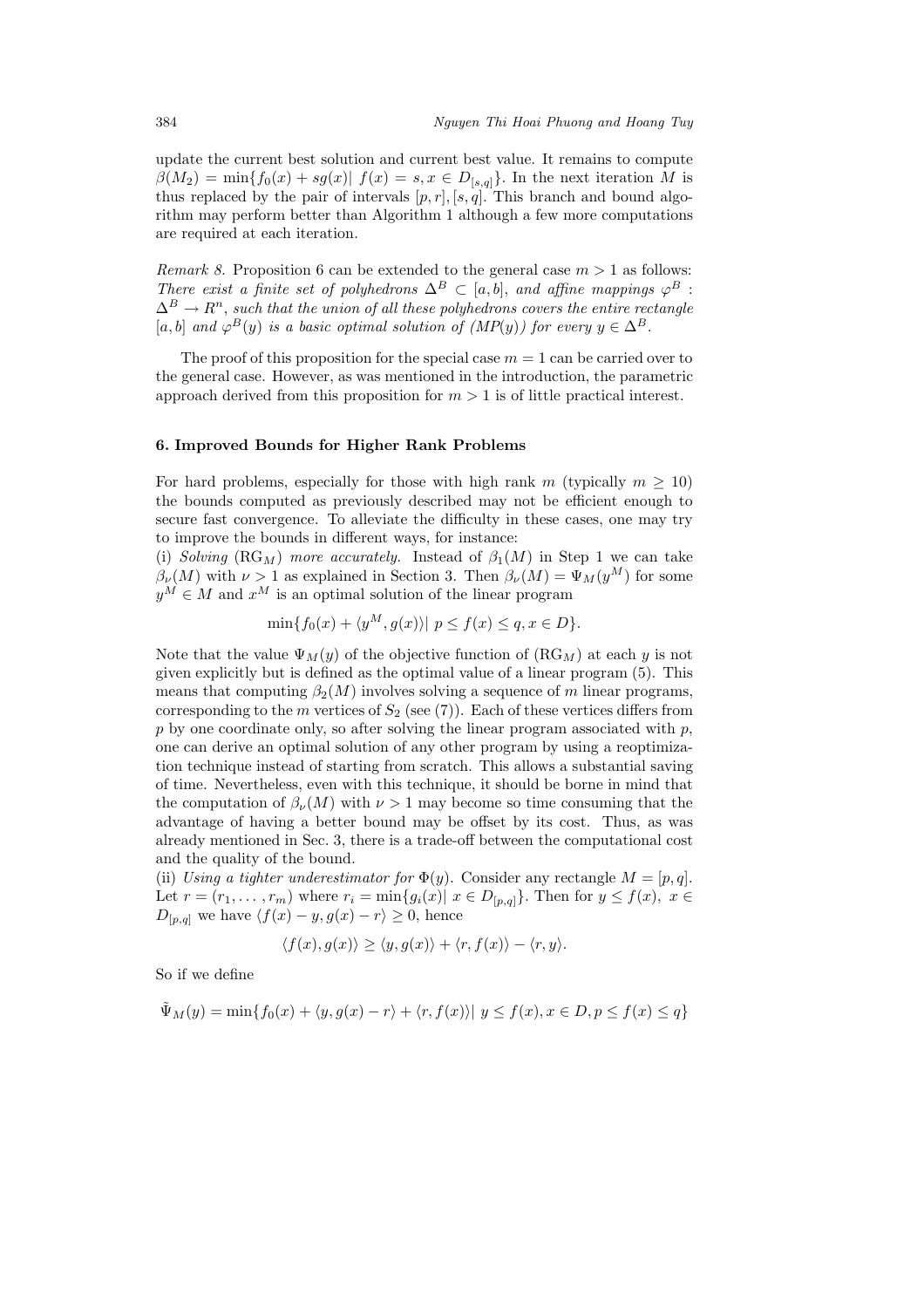then  $\Psi_M(y) \leq \tilde{\Psi}_M(y) \leq \Phi(y)$  for all y belonging to the set  $\{y | y \leq f(x), x \in$  $D_{[p,q]}$ . It follows that a lower bound of  $\Phi(y)$  over  $H \cap M$  (see  $(G_M)$ ) can be taken to be

$$
\tilde{\beta}(M) = \min{\{\tilde{\Psi}_M(y) | y \in H \cap M\}}.
$$
\n(14)

Since  $g(x) - r \geq 0$  the function  $\tilde{\Psi}_M(y)$  is also increasing, so the problem on the right hand side is again a monotonic optimization problem. If the ROA procedure for solving this problem is stopped at iteration  $\nu$  then a value  $\tilde{\beta}_{\nu}(M)$ is obtained that gives a lower bound for min $\{\Phi(y)|, y \in H \cap M\}$ . In particular for  $\nu = 1$  we have  $\beta_1(M) = \Psi_M(p)$ , so

$$
\tilde{\beta}_1(M) = \min\{f_0(x) + \langle p, g(x) - r \rangle + \langle r, f(x) \rangle \mid y \le f(x), \ x \in D, p \le f(x) \le q\}
$$

should give a lower bound generally tighter than  $\beta_1(M)$ .

(iii) *Reformulating the problem appropriately.* A problem may be hard for a given method just because its formulation is not suitable. In such cases a reformulation may help to alleviate or resolve the difficulty. In general, when the objective as well as the constraint functions are already increasing or decreasing functions, one may be tempted to think that no further transformation is worthwhile, except, possibly, for reducing the dimension. However, there are cases when a reformulation is useful even though it may convert a monotonic objective function into a d.m. function (difference of two monotonic functions). The last example in the next section will show a situation where such a transformation may improve the algorithm drastically.

Finally an alternative approach to high rank problems (MP) is to rewrite the problem as a monotonic optimization problem of the form

$$
\min\{F^+(x) - F^-(x)| \langle c^+, x \rangle - \langle c^-, x \rangle \ge 0, \ x \ge 0\},\
$$

where  $F^+, F^-$  are quadratic polynomials with positive coefficients and  $c^+, c^- \in$  $R_+^n$ . Then a lower bound over any rectangle  $M = \{x \in R_+^n | p \le x \le q\}$  can be computed by general methods of monotonic optimization. For detail we refer the interested reader to the recent work [20].

#### **7. Numerical Examples**

In this section we give some numerical examples, just to illustrate how the method works in practice. In these examples the problem has the form (MP) where

$$
f_i(x) = \langle c^i, x \rangle + r_i, \quad i = 1, \dots, m,
$$
  
\n
$$
g_i(x) = \langle d^i, x \rangle + s_i, \quad i = 1, \dots, m,
$$
  
\n
$$
D = \{x | Ax \leq h, \quad x \geq 0\},
$$

and the functions  $g_i(x)$  are positive on D. The computational results have been obtained using a code written in Pascal and run on a PC Pentium III 450 MHz. The first four examples are taken from the literature. The fifth and the sixth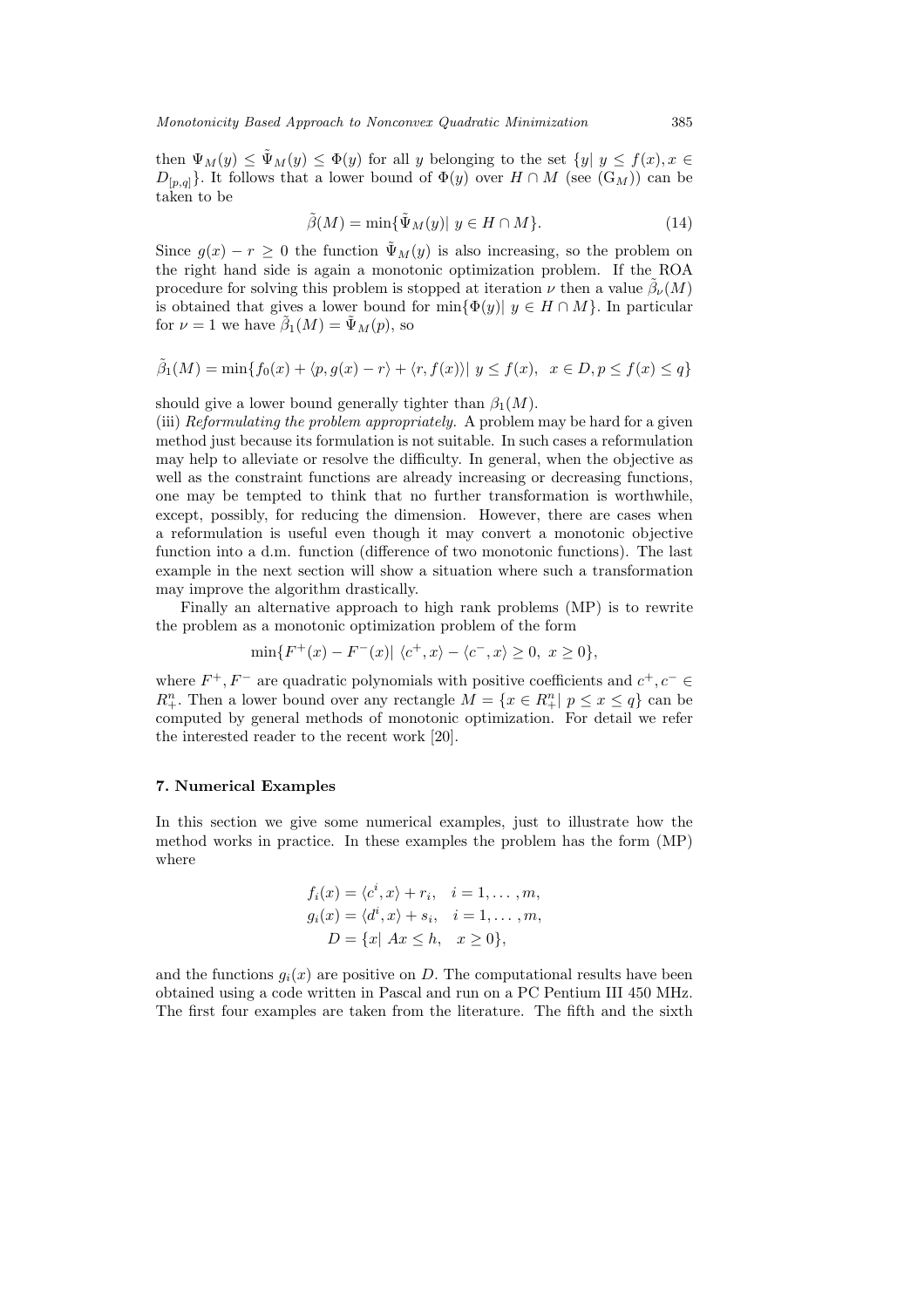examples are chosen to show that the computational time depends much more on  $m$  (the number of products) than on  $n$ ; they could also serve as test problems for future research in nonconvex optimization. The last example is an instance of the maximum clique problem taken from [4]. It is given to show how a good reformulation of the problem may sometimes help to improve the efficiency of the method significantly.

*Example 1.* (Example 5.2 in [15]) (minimization)  $n = 2, m = 1, A \in R^{4 \times 2}$ ,

$$
c^{0} = (1, 0), \quad r_{0} = 0
$$
  
\n
$$
c^{1} = (1, 1), \quad r_{1} = -1, \quad d^{1} = (2, -3), \quad s_{1} = 13
$$
  
\n
$$
A = \begin{bmatrix} -1 & 2 \\ 0 & -1 \\ 1 & 2 \\ 1 & -2 \end{bmatrix}, \quad h = (8, -3, 12, -5).
$$

*Computation results* (tolerance  $\varepsilon = 0.001$ ): Optimal solution:  $x = (0, 4)$ ; Optimal value: 3; Computation time: 0.01 sec; Optimal solution found at iteration 1 and confirmed at iteration 1;

Maximal number of active nodes: 2.

*Example 2.* (Taken from [1]) (minimization)  $n = 3, m = 1, A \in \mathbb{R}^{8 \times 3}$ 

 $c<sup>0</sup> = (0.000000, 0.000000, 0.000000)$   $r<sub>0</sub> = 0.000000,$  $c<sup>1</sup> = (1.000000, 0.000000, 0.111111)$   $r<sub>1</sub> = 0.000000,$  $d^1 = (0.000000, 1.000000, 0.111111)$   $s_1 = 0.000000,$  $h = (81, 72, 72, -9, -9, -9, 8, 8),$  $A =$  $\lceil$  $\blacksquare$ 992 818 188  $-7$   $-1$   $-1$  $-1$   $-7$   $-1$  $-1$   $-1$   $-7$ 100 010 ⎤  $\frac{1}{\sqrt{1-\frac{1}{2}}}\cdot \frac{1}{\sqrt{1-\frac{1}{2}}}\cdot \frac{1}{\sqrt{1-\frac{1}{2}}}\cdot \frac{1}{\sqrt{1-\frac{1}{2}}}\cdot \frac{1}{\sqrt{1-\frac{1}{2}}}\cdot \frac{1}{\sqrt{1-\frac{1}{2}}}\cdot \frac{1}{\sqrt{1-\frac{1}{2}}}\cdot \frac{1}{\sqrt{1-\frac{1}{2}}}\cdot \frac{1}{\sqrt{1-\frac{1}{2}}}\cdot \frac{1}{\sqrt{1-\frac{1}{2}}}\cdot \frac{1}{\sqrt{1-\frac{1}{2}}}\cdot \frac{1}{\sqrt{1-\frac{1}{2}}}\cdot \frac{1$ *Computational results* (tolerance  $\varepsilon = 0.001$ ):

Optimal solution:  $x = (8, 0, 1);$ 

Optimal value: 0.901234;

Computation time: 0.22 sec;

Optimal solution found at iteration 3 and confirmed at iteration 24; Maximal number of active nodes: 4.

*Example 3.* (Example 5.1 in [16]; quadratic concave minimization)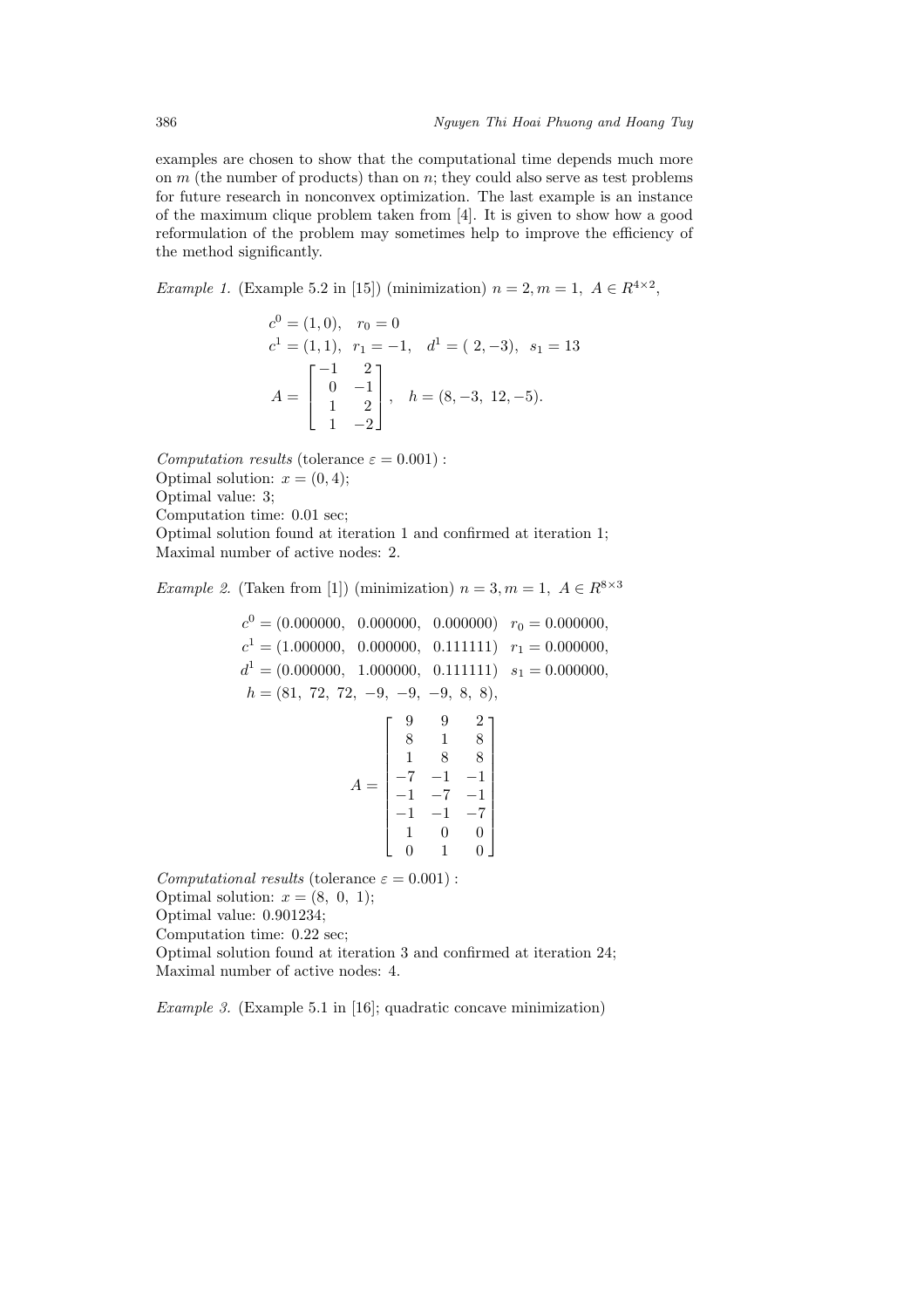*Monotonicity Based Approach to Nonconvex Quadratic Minimization* 387

minimize 
$$
x_1 - 10x_2 + 10x_3 + x_8
$$
  
\t\t\t $-x_1^2 - x_2^2 - x_3^2 - x_4^2 - 7x_5^2 - 4x_6^2 - x_7^2 - 2x_8^2$   
\t\t\t $2x_1x_2 + 6x_1x_5 + 6x_2x_5 + 2x_3x_4$ ,  
\ns.t.  $x_1 + 2x_2 + x_3 + x_4 + x_5 + x_6 + x_7 + x_8 \le 8$ ,  
\t\t\t $2x_1 + x_2 + x_3 \le 9$ ,  
\t\t\t $x_3 + x_4 + x_5 \le 5$ ,  
\t\t\t $0.5x_5 + 0.5x_6 + x_7 + 2x_8 \le 3$ ,  
\t\t\t $2x_2 - x_3 - 0.5x_4 \le 5$ ,  
\t\t\t $x_1 \le 6$ ,  $x_i \ge 0$   $i = 1, ..., 8$ .

*Computational results* (tolerance  $\varepsilon = 0.001$ ): Optimal solution:  $x = (0, 0, 0, 0, 5, 1, 0, 0);$ Optimal value: −179; Optimal solution found at iteration 2 and confirmed at iteration 56; Computation time: 0.88 sec; Maximal number of active nodes: 3.

*Example 4.* (Test problem 10, Chapter 2, [4])

$$
\min\{-0.5\sum_{i=1}^{10} \lambda_i (x_i + \alpha_i)^2 + 0.5\sum_{i=1}^{10} \mu_i (y_i + \beta_i)^2 \mid A(x, y) \le h, (x, y) \in R_+^{10} \times R_+^{10} \}
$$

where

$$
\lambda = (63, 15, 44, 91, 45, 50, 89, 58, 86, 82),
$$
\n
$$
\mu = (-42, -98, -48, -91, -11, -63, -61, -61, -38, -26),
$$
\n
$$
\alpha = (19, 27, 23, 53, 42, -26, 33, 23, -41, -19),
$$
\n
$$
\beta = (52, 3, -81, -30, 85, -68, -27, 81, -97, 73),
$$
\n
$$
h = (380, 415, 385, 405, 470, 415, 400, 460, 400, 200)^T,
$$
\n
$$
\begin{bmatrix}\n3 & 5 & 5 & 6 & 4 & 4 & 5 & 6 & 4 & 4 & 8 & 4 & 2 & 1 & 1 & 1 & 2 & 1 & 7 & 3 \\
5 & 4 & 5 & 4 & 1 & 4 & 4 & 2 & 5 & 2 & 3 & 6 & 1 & 7 & 7 & 5 & 8 & 7 & 2 & 1 \\
1 & 5 & 2 & 4 & 7 & 3 & 1 & 5 & 7 & 6 & 1 & 7 & 2 & 4 & 7 & 5 & 3 & 4 & 1 & 2 \\
3 & 2 & 6 & 3 & 2 & 1 & 6 & 1 & 7 & 3 & 7 & 7 & 8 & 2 & 3 & 4 & 5 & 8 & 1 & 2 \\
6 & 6 & 6 & 4 & 5 & 2 & 2 & 4 & 3 & 2 & 7 & 5 & 3 & 6 & 7 & 5 & 8 & 4 & 6 & 3 \\
5 & 5 & 2 & 1 & 3 & 5 & 5 & 7 & 4 & 3 & 4 & 1 & 7 & 3 & 8 & 3 & 1 & 6 & 2 & 8 \\
3 & 6 & 6 & 3 & 1 & 6 & 1 & 6 & 7 & 1 & 4 & 3 & 1 & 4 & 3 & 6 & 4 & 6 & 5 & 4 \\
1 & 2 & 1 & 7 & 8 & 7 & 6 & 5 & 8 & 7 & 2 & 3 & 5 & 5 & 4 & 5 & 4 & 2 & 2 & 8 \\
8 & 5 & 2 & 5 &
$$

By rewriting the objective function as  $\sum_{i=1}^{10} f_i(x, y) g_i(x, y)$  and solving the problem by Algorithm 1 the following results have been obtained (tolerance  $\varepsilon = 0.001$ ):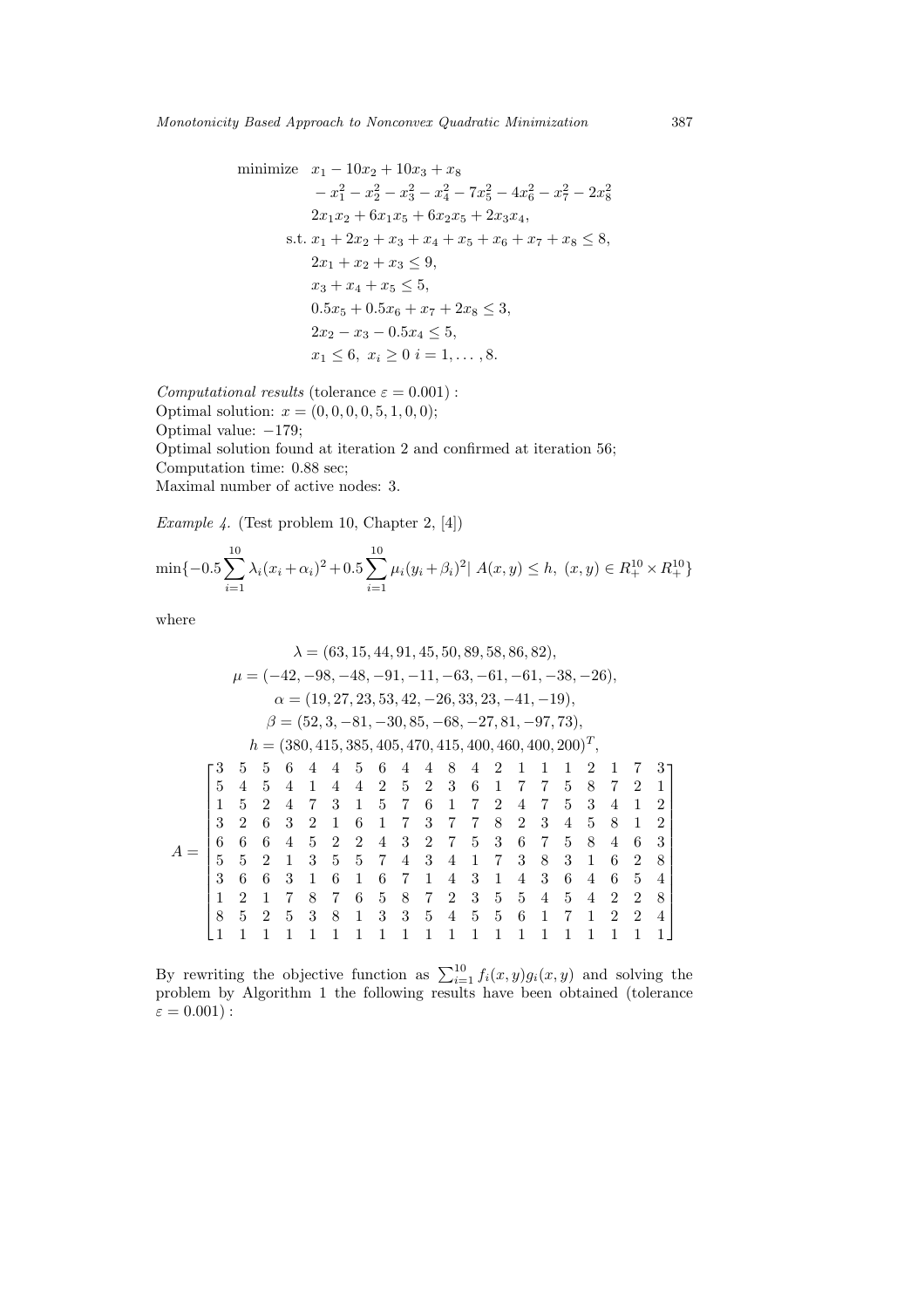Optimal solution:

 $x = (0, 0, 0, 62.608696, 0, 0, 0, 0, 0, 0), y = (0, 0, 0, 0, 0, 4.347826, 0, 0, 0, 0);$ (the solution given in [4] is wrong, probably due to a misprint) Optimal value: 49318.017957; Computation time: 3.44 sec; Optimal solution found at iteration 5 and confirmed at iteration 121; Maximal number of active nodes: 4.

*Example 5.* (minimization)  $n = 12, m = 6, A \in R^{15 \times 12}$ 

 $c<sup>1</sup> = (-0.2, -0.7, -0.1, 0.4, 0.0, 0.8, 0.1, -0.8, -0.2, 0.0, 0.1, 0.4), r<sub>1</sub> = 21.0,$  $d<sup>1</sup> = (0.2, 0.5, -0.6, 0.1, 0.6, 0.4, -0.4, -0.3, 0.7, 0.5, 0.4, -0.1), s<sub>1</sub> = 13.3,$  $c^{2} = (-0.1, 0.1, -0.4, -0.1, -0.1, 0.4, 0.2, 0.5, 0.3, -0.4, -0.3, 0.3), r_{2} = 16.3,$  $d^{2} = (-0.3, -0.2, -0.7, 0.1, 0.2, -0.2, -0.5, 0.4, 0.3, 0.0, 0.6, -0.5), s_{2} = 16.0$  $c<sup>3</sup> = (0.8, 0.0, -0.1, 0.4, 0.2, 0.1, -0.5, 0.0, 0.5, 0.6, -0.3, -0.4),$   $r<sub>3</sub> = 3.7$  $d<sup>3</sup> = (0.1, 0.0, 0.0, 0.3, 0.2, 0.7, 0.4, 0.2, -0.1, -0.5, 0.6, -0.1),$   $s<sub>3</sub> = 16.7$  $c<sup>4</sup> = (0.6, 0.2, 0.2, -0.3, 0.5, 0.4, 0.1, 0.6, -0.3, 0.3, 0.4, 0.3),$   $r<sub>4</sub> = -1.8$  $d^4 = (-0.3, 0.0, 0.0, -0.5, -0.1, 0.2, 0.6, -0.6, 0.1, -0.2, 0.8, -0.3), s_4 = 21.5$  $c<sup>5</sup> = (-0.3, -0.3, 0.5, 0.1, 0.2, -0.5, 0.1, 0.2, 0.0, 0.6, 0.3, -0.2), r<sub>5</sub> = 5.0$  $d^5 = (0.3, 0.0, 0.3, 0.0, -0.8, -0.3, 0.3, -0.9, -0.1, -0.6, -0.1, 0.2), s_5 = 18.7$  $c<sup>6</sup> = (0.2, -0.1, 0.0, 0.0, -0.2, -0.4, 0.0, -0.6, 0.8, -0.2, 0.0, -0.1), r<sub>6</sub> = 12.7$  $d^6 = (0.0, 0.6, 0.0, 0.1, 0.0, -0.2, 0.0, -0.5, 0.2, -0.3, 0.3, 0.1),$   $s_6 = 19.2$ 

 $h = (-20.1, -1.0, 82.6, 14.6, 37.7, 40.7, -23.0, 47.4, 83.0, 9.9, 33.7, 14.0, -45.6, 30.4)$ 

|      | 1.9    | 0.0    | $-0.2$ | $-1.5$ | 1.8    | 0.9    | $-1.0$ | 4.5     | 4.5    | $-3.5$ | $-1.8$ | $-4.8$ $-1$ |  |
|------|--------|--------|--------|--------|--------|--------|--------|---------|--------|--------|--------|-------------|--|
|      | 2.9    | 3.7    | $-4.8$ | $-1.9$ | 1.8    | $-3.7$ | 1.8    | 2.5     | $-2.9$ | 1.9    | $-3.0$ | 3.2         |  |
|      | 3.3    | 2.4    | 3.3    | 4.8    | $-0.3$ | 3.9    | 0.8    | $-1.7$  | 2.0    | $-0.3$ | $-1.8$ | 2.2         |  |
|      | $-4.3$ | 1.8    | 2.1    | $-4.5$ | $-0.5$ | 2.4    | 1.4    | $-0.3$  | $-2.0$ | $-2.8$ | 0.4    | 4.5         |  |
|      | 1.5    | $-0.3$ | 0.4    | 1.2    | 1.1    | 1.9    | 1.5    | $-1.2$  | $-3.3$ | 4.4    | 3.2    | $-4.3$      |  |
|      | $-3.2$ | 2.4    | $-4.5$ | $-1.0$ | $-2.7$ | 3.7    | $-0.1$ | 3.9     | $-1.9$ | 3.2    | 2.1    | 1.3         |  |
|      | 0.9    | 0.5    | 4.0    | $-1.5$ | 1.2    | $-1.5$ | 1.2    | $-3.7$  | $-0.1$ | 0.0    | $-2.4$ | $-4.1$      |  |
| $A=$ | $-4.1$ | $-4.5$ | 2.2    | $-3.1$ | 4.4    | 4.8    | $-3.4$ | $2.2\,$ | $-2.1$ | 2.3    | 2.6    | $-1.4$      |  |
|      | 2.4    | 2.3    | 4.7    | $-1.7$ | $-1.6$ | 3.8    | $-4.0$ | 1.3     | $-0.4$ | $-0.4$ | 2.9    | 1.2         |  |
|      | 0.0    | $-3.2$ | $-0.2$ | 2.0    | $-2.9$ | 2.7    | 3.1    | 2.9     | $-2.6$ | $-4.3$ | 0.2    | 4.6         |  |
|      | $-1.3$ | $-0.9$ | 3.4    | 3.9    | 4.9    | 2.3    | $-3.0$ | $-1.5$  | 2.5    | $-1.7$ | 1.7    | $-2.9$      |  |
|      | 3.5    | 3.4    | 2.5    | $-0.4$ | $-4.5$ | 2.8    | $-1.7$ | 2.1     | $-2.9$ | $-4.7$ | 1.3    | 4.5         |  |
|      | 1.9    | $-0.9$ | $-3.3$ | $-2.3$ | 1.6    | $-0.5$ | $-4.9$ | 3.0     | $-4.9$ | 3.6    | $-3.7$ | 2.2         |  |
|      | $-1.4$ | 3.5    | $-2.8$ | $-1.2$ | $-4.7$ | $-3.2$ | 2.2    | $-4.0$  | 2.8    | 3.3    | 4.4    | $-3.1$      |  |
|      | $-2.1$ | 2.6    | $-3.9$ | 1.0    | 2.3    | 1.8    | 4.2    | 1.8     | 2.7    | 0.9    | 3.3    | 1.7         |  |

*Computational results* (tolerance  $\varepsilon = 0.001$ ): Optimal solution:

> $x = (0.000000, 3.191426, 15.976649, 7.637881, 0.000000, 0.000000,$ 2.089829, 14.934635, 1.673765, 14.492286, 0.865866, 5.377971);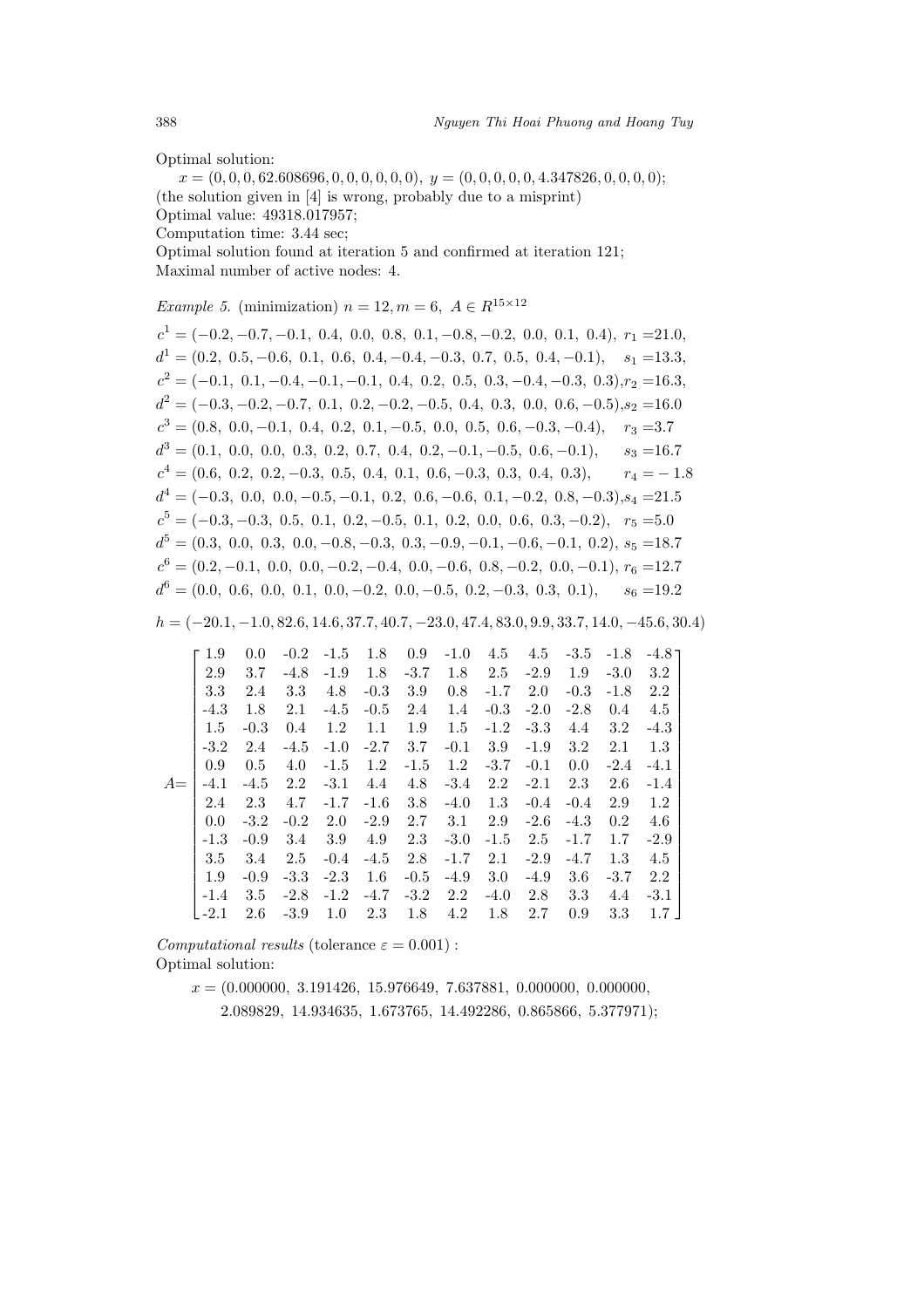Optimal value: 550.937336;

Computation time: 2.91 sec;

Optimal solution found at iteration 19 and confirmed at iteration 144;

Maximal number of active nodes: 15.

For this example the adaptive subdivision rule performed better than the standard bisection. Also, it is worth noting that if the problem were written and solved as a problem (QP) (with objective function in the form  $\langle x, Qx \rangle$ ), then the algorithm would work in dimension 12 rather than 6 and would require a much larger number of iterations (2752 iterations, with maximally 514 active nodes), and a much longer computation time (62.01 sec).

| <i>Example 6.</i> (minimization) $n = 10$ , $m = 7$ , $A \in R^{15 \times 10}$ .  |              |
|-----------------------------------------------------------------------------------|--------------|
|                                                                                   | $r_0 = 0.0$  |
| $c1 = (-0.7, 0.0, 0.4, 0.7, 0.4, -0.1, -0.4, 0.9, -0.1, 0.0),$                    | $r_1 = 19.3$ |
| $d^1 = (0.4, -0.6, 0.0, 0.4, -0.1, -0.3, -0.1, 0.6, 0.7, 0.1),$                   | $s_1 = 5.4$  |
| $c2 = (0.3, 0.3, 0.1, -0.3, -0.3, 0.1, -0.1, 0.0, -0.1, -0.5),$                   | $r_2 = 25.0$ |
| $d^{2} = (0.5, -0.4, -0.4, -0.1, -0.3, 0.4, -0.1, 0.2, -0.1, -0.4), s_{2} = 34.7$ |              |
| $c^3 = (0.3, 0.3, 0.0, -0.1, 0.1, -0.1, 0.6, 0.1, 0.4, -0.1),$                    | $r_3 = -1.0$ |
| $d^3 = (0.2, -0.2, 0.4, 0.6, -0.6, -0.5, 0.2, 0.5, -0.6, -0.5),$                  | $s_3 = 43.4$ |
| $c4 = (0.6, 0.3, 0.4, -0.3, -0.2, 0.8, 0.1, 0.2, -0.1, -0.1),$                    | $r_4 = 12.8$ |
| $d^4 = (0.2, -0.4, -0.5, 0.1, 0.9, 0.0, 0.4, -0.9, -0.5, -0.2),$                  | $s_4 = 19.3$ |
| $c^5 = (0.0, 0.5, -0.2, -0.1, 0.2, 0.0, 0.3, 0.7, -0.8, 0.5),$                    | $r_5 = 6.2$  |
| $d^5 = (0.5, -0.1, 0.6, 0.8, 0.6, 0.0, -0.7, -0.5, -0.1, -0.5),$                  | $s_5 = 51.7$ |
| $c^6 = (0.2, -0.5, -0.4, -0.2, -0.2, 0.7, -0.9, -0.2, 0.3, 0.5),$                 | $r_6 = 26.6$ |
| $d^6 = (0.5, -0.2, 0.0, 0.1, -0.3, 0.2, -0.1, 0.3, 0.0, 0.3),$                    | $s_6 = 7.5$  |
| $c^{7} = (-0.5, 0.0, 0.1, 0.4, 0.4, 0.9, 0.6, 0.0, 0.2, 0.2),$                    | $r_7 = -0.6$ |
| $d^7 = (-0.5, 0.4, 0.4, -0.3, 0.1, 0.3, -0.7, -0.2, 0.2, 0.1),$                   | $s_7 = 12.8$ |
| $h = (161.1, -65.6, 45.7, 35.1, 3.5, -18.8, -46.4, -37.7, -59.4,$                 |              |

 $-117.0, 24.8, 1.5, 55.6, -124.8, -27.2)$ 

|       | 4.9     |              | 3.5 3.7                   |                                                          | $0.7$ $2.1$ $1.9$ |                   |                        |                | $-2.3$ 2.4 3.1 | $3.3\,$ T   |  |
|-------|---------|--------------|---------------------------|----------------------------------------------------------|-------------------|-------------------|------------------------|----------------|----------------|-------------|--|
|       | $1.6\,$ | 1.5          |                           | $-0.4$ 4.8                                               | $-4.7$            | $-0.1$            | $-1.4$                 | $-2.9$         |                | $-2.7 -4.7$ |  |
|       | $-1.0$  | $-1.0$       |                           | $-2.7 -0.6$ 2.9                                          |                   | $-0.5$            |                        | $-2.5$ 4.8     |                | $0.8$ 3.5   |  |
|       | $-0.7$  | $-0.3$       | $-0.8$                    | $-1.9$ 4.3                                               |                   | 1.1               | $-2.0$                 | $-2.7$ 4.4     |                | $-1.4$      |  |
|       | 4.4     |              | $-4.9$ 2.7                |                                                          |                   |                   | $1.4 -0.3$ $2.0$ $3.4$ | $-0.2$         | $-0.4$         | $-3.0$      |  |
|       |         | 2.6 1.5 2.2  |                           | $-1.8$                                                   |                   | $-2.7$ 0.4 0.3    |                        | $-0.9$         | 2.5            | $-4.1$      |  |
|       | $-0.8$  | $-4.4$       |                           | $-1.3$ $-0.8$ 1.8 0.8 1.4                                |                   |                   |                        |                | $-2.6$ 1.4     | $-3.8$      |  |
| $A =$ |         | $1.6 \t 2.1$ |                           | $-1.0$ $-2.2$ 2.5                                        |                   | $-3.0$            |                        | $-1.5$ 2.7     | $-2.2 -4.1$    |             |  |
|       | $-4.5$  | $-2.2$       |                           | $3.1 \quad 2.8 \quad -2.1 \quad 4.5 \quad 3.1 \quad 2.6$ |                   |                   |                        |                | $-4.4$         | $-4.0$      |  |
|       | $-4.0$  |              | $2.6$ $-2.3$ 0.6          |                                                          |                   |                   | $-4.8$ $-2.5$ 3.2 0.5  |                | $-3.0 -3.6$    |             |  |
|       | 3.2     | $-1.5$       | $-2.8$ 2.0 1.6 3.8        |                                                          |                   |                   |                        | $-1.6$ 0.9 2.6 |                | $-3.9$      |  |
|       | 0.6     |              | $0.1 \quad 1.1 \quad 3.2$ |                                                          |                   | $-3.8$ $-3.2$     | $1.7 \t 2.6$           |                | 4.0            | $-4.4$      |  |
|       | $-4.8$  | $1.8$ $3.7$  |                           | 2.5                                                      | $-3.4$            | 0.2               |                        | $-3.5$ 3.0     | 1.1            | 4.4         |  |
|       | 2.0     | 1.3          | $-3.9$                    | $-3.9$                                                   | $-1.1$            | $-4.3$            | 2.5                    | $-1.2$         | $-4.7$         | $-2.4$      |  |
|       | 1.9     | $-3.6$       | 4.3                       | $-0.9$                                                   |                   | $-0.1$ $-1.0$ 0.1 |                        | 0.1            | 0.0            | $-4.1$      |  |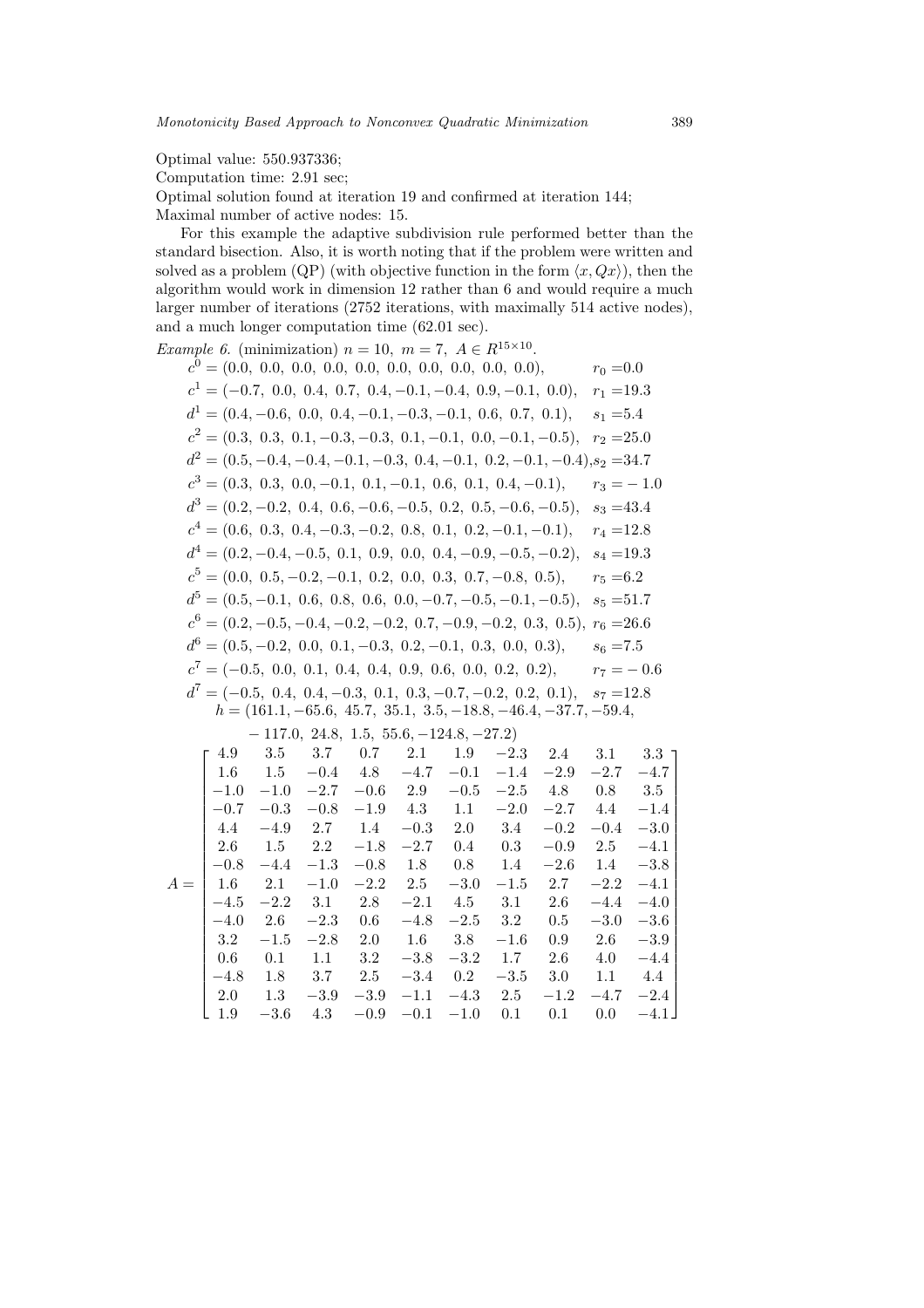*Computational results* (tolerance  $\varepsilon = 0.001$ ): Optimal solution:

$$
x = (0.000000, 5.015611, 2.479073, 0.000000, 4.209541, 5.717726, 35.160715, 0.000000, 28.710187, 32.283983);
$$

Optimal value: 1181.273353;

Computation time: 63.55 sec;

Optimal solution found at iteration 1 and confirmed at iteration 2744; Maximal number of active nodes: 381.

*Example 7.*  $(n = m = 20)$ 

$$
\min \left\{ F(x) | \sum_{i=1}^{20} x_i = 23, \ 0 \le x_i \le 23 \ (i = 1, \dots, 20) \right\} \tag{15}
$$

where

$$
F(x) = \langle x, Qx \rangle, \quad Q = H + \text{diag}(a),
$$
  

$$
a = (3, 2, 10, 6, 4, 1, 10, 10, 10, 7, 3, 3, 2, 3, 2, 6, 10, 5, 2, 9)
$$

|       | 0              | 9              | 4        | 6        | 9              | 4        | 5 | 4              | 6        | 6 | 6        | 7 | 3              | 6              | 5        | 4        | 3              | 6              | 6        | 2        |  |
|-------|----------------|----------------|----------|----------|----------------|----------|---|----------------|----------|---|----------|---|----------------|----------------|----------|----------|----------------|----------------|----------|----------|--|
|       | 9              | $\theta$       | 5        | $\theta$ | 1              | 5        | 1 | 1              | 7        | 8 | 4        | 9 | 7              | 4              | 7        | 4        | 5              | 2              | 1        | 5        |  |
|       | 4              | 5              | 0        | 7        | 7              | 4        | 4 | 0              | 6        | 6 | 4        | 7 | 3              | $\theta$       | 7        | 9        | 0              | 6              | 7        | 4        |  |
|       | 6              | 0              | 7        | $\theta$ | 3              | 3        | 5 | 6              | $\theta$ | 5 | 7        | 4 | 9              | 6              | 6        | 3        | 0              | 6              | 7        | 5        |  |
|       | 9              | 1              | 7        | 3        | $\theta$       | 1        | 1 | 8              | 4        | 9 | 9        | 3 | 4              | $\overline{2}$ | 1        | 1        | 9              | 9              | 5        | 9        |  |
|       | 4              | 5              | 4        | 3        | 1              | 0        | 7 | 2              | 4        | 6 | 2        | 9 | 7              | 1              | $\theta$ | 8        | 9              | 6              | 6        | 9        |  |
|       | 5              | 1              | 4        | 5        | 1              | 7        | 0 | 8              | 7        | 4 | 5        | 3 | 2              | 9              | 9        | 6        | 4              | 8              | 1        | 1        |  |
|       | 4              | 1              | 0        | 6        | 8              | 2        | 8 | $\overline{0}$ | 4        | 0 | $\theta$ | 7 | 0              | 1              | 6        | 1        | $\theta$       | 1              | 9        | 1        |  |
|       | 6              | 7              | 6        | $\theta$ | 4              | 4        | 7 | 4              | $\theta$ | 6 | 4        | 4 | 7              | 6              | $\theta$ | 9        | 5              | $\overline{0}$ | 6        | 4        |  |
| $H =$ | 6              | 8              | 6        | 5        | 9              | 6        | 4 | 0              | 6        | 0 | 4        | 8 | 9              | 5              | 1        | 6        | 5              | 2              | 3        | 9        |  |
|       | 6              | 4              | 4        | 7        | 9              | 2        | 5 | $\theta$       | 4        | 4 | $\theta$ | 1 | 4              | 1              | 1        | 8        | 8              | 7              | 9        | 5        |  |
|       | 7              | 9              | 7        | 4        | 3              | 9        | 3 | 7              | 4        | 8 | 1        | 0 | 8              | 4              | 5        | 4        | 3              | 1              | 9        | 3        |  |
|       | 3              | 7              | 3        | 9        | 4              | 7        | 2 | 0              | 7        | 9 | 4        | 8 | $\theta$       | 7              | 4        | 0        | 0              | 2              | $\theta$ | 4        |  |
|       | 6              | 4              | $\theta$ | 6        | $\overline{2}$ | 1        | 9 | 1              | 6        | 5 | 1        | 4 | 7              | $\theta$       | 3        | $\theta$ | 3              | 7              | 7        | $\theta$ |  |
|       | 5              |                | 7        | 6        | 1              | $\theta$ | 9 | 6              | $\theta$ | 1 | 1        | 5 | 4              | 3              | $\theta$ | 9        | $\overline{2}$ | 5              | 3        | 7        |  |
|       | 4              | 4              | 9        | 3        | 1              | 8        | 6 | 1              | 9        | 6 | 8        | 4 | $\theta$       | $\theta$       | 9        | $\theta$ | 2              | 3              | 7        | 1        |  |
|       | 3              | 5              | $\theta$ | $\Omega$ | 9              | 9        | 4 | 0              | 5        | 5 | 8        | 3 | $\theta$       | 3              | 2        | 2        | $\overline{0}$ | $\overline{2}$ | 7        | $\theta$ |  |
|       | 6              | $\overline{2}$ | 6        | 6        | 9              | 6        | 8 | 1              | $\theta$ | 2 | 7        | 1 | $\overline{2}$ | 7              | 5        | 3        | 2              | $\overline{0}$ | 1        | 1        |  |
|       | 6              |                | 7        | 7        | 5              | 6        | 1 | 9              | 6        | 3 | 9        | 9 | $\overline{0}$ | 7              | 3        | 7        | 7              | 1              | $\theta$ | 4        |  |
|       | $\overline{2}$ | 5              | 4        | 5        | 9              | 9        | 1 | 1              | 4        | 9 | 5        | 3 | 4              | $\theta$       | 7        |          | 0              | 1              | 4        | 0        |  |

We solve this problem using the bounds indicated in (ii), Sec. 6. With tolerance 0.01 the results are as follows: Optimal solution:  $(0, 0, 0, 0, 0, 15.333333, 0, 0, 0, 0, 0, 0, 0, 0, 7.666667, 0, 0, 0, 0);$ 

Optimal value: 352.666667;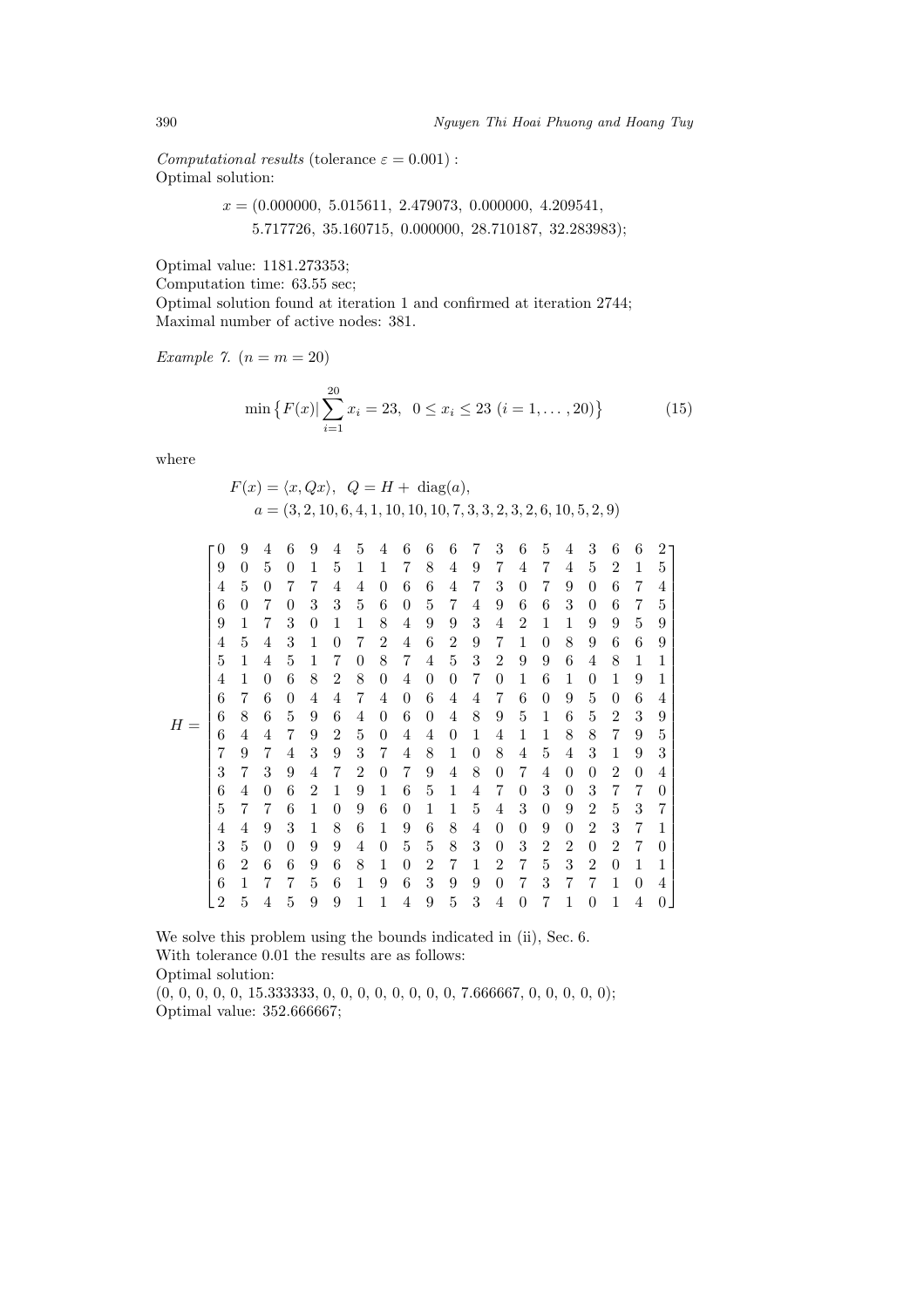#### Computational time: 65.424 sec.;

Optimal solution found at iteration 352 and confirmed at iteration 369; Maximal number of active nodes: 48.

*Remark 9.* The computation of a lower bound  $\alpha(M)$  for (16) deserves some additional comments, since the method used may present some general insterest. Noting that the elements of H are nonnegative and  $x \geq p$  we have  $Hx \geq Hp$ , hence  $\langle x - p, Hx - Hp \rangle \geq 0$ , and so  $\langle x, Hx \rangle \geq \langle p, Hx \rangle + \langle x, Hp \rangle - \langle p, Hp \rangle =$  $2\langle Hp, x\rangle - \langle Hp, p\rangle$ . Therefore, a lower bound for  $F(x)$  over  $p \leq x \leq q$  can be taken to be

$$
\min \left\{ \sum_{i=1}^{20} a_i x_i^2 + 2 \langle Hp, x \rangle - \langle Hp, p \rangle \right| \sum_{i=1}^{20} x_i = 23, \ p \le x \le q \right\}.
$$
 (16)

The problem (16) is a simple convex quadratic program and can be efficiently solved by many currently available algorithms. Here we choose to solve this convex program by the now almost forgotten Frank-Wolfe (FW) method. The reason of this choice in the present case is that, aside from being very simple, this method has the advantage of reducing the convex program (16) to a sequence of extremely simple knapsack problems. However, FW method is known to be numerically instable near the optimum. Since we need only a good lower bound and not necessarily the exact minimum of (16), to get round this difficulty, we simply stop the FW procedure at some sufficiently advanced iteration  $k$ . Let  $f(x) = \sum_{i=1}^{20} a_i x_i^2 + 2\langle Hp, x \rangle - \langle Hp, p \rangle, \ D_{[p,q]} = \{x \mid \sum_{i=1}^{20} x_i = 23, \ p \leq x \leq$  $q$ ,  $\nabla f(x) = 2(\text{diag}(a)x + Hp)$ . If the last obtained solution for (16) is  $x^k$  with  $t_k = \min\{\langle \nabla f(x^k), x - x^k \rangle | x \in D_{[p,q]}\}\$  then  $f(x^k) + t_k \leq \min\{f(x) | x \in D_{[p,q]}\}\leq$  $f(x^k)$ , so we can take  $\alpha(M) = f(x^k) + t_k$ .

To describe the FW procedure, assume  $\sum_{i=1}^{20} p_i \leq 23 \leq \sum_{i=1}^{20} q_i$  (otherwise  $D_{[p,q]} = \emptyset$ , i.e.  $\alpha(M) = +\infty$ ). Let  $\theta > 0$  be user supplied (typically  $0.001 \le \theta \le$ 0.1).

# **FW Procedure**

**0.** Start with a feasible solution  $x^0 \in D_{[p,q]}$ . Set  $k = 0$ .

**1.** Compute  $y^k = \operatorname{argmin} \{ 2 \langle \operatorname{diag}(a) x^k + H p, x - x^k \rangle | x \in D_{[p,q]} \}$  (by the knapsack subroutine). If  $t_k = 2\langle \text{diag}(a)x^k + Hp, y^k - x^k \rangle \ge -\theta$ , then stop:  $\alpha(M) =$  $f(x^k) + t_k$ . Otherwise, go to 2.

**2.** Compute  $r_k = -t_k/(2(y^k - x^k))$ , diag  $(a)(y^k - x^k))$  (this is the value of r where the derivate of the univariate function  $\varphi(r) := f(x^k) + r(y^k - x^k)$  vanishes). If  $r_k \leq 1$  set  $x^{k+1} = x^k + r_k(y^k - x^k)$ , otherwise set  $x^{k+1} = y^k$ . With  $k \leftarrow k+1$ go back to **1**.

*Knapsack Subroutine* (for finding min $\{2\langle \text{diag}(a)x^k + Hp, x - x^k \rangle \mid x \in D_{[p,q]}\}\)$ : Sort the components of 2( $\text{diag}(a)x^k + Hp$ ) in increasing order:  $c_{i_1} \leq c_{i_2} \leq$  $\cdots \leq c_{i_{20}}$ . Set  $j = 1, y^k = p$ . If  $\sum_{i=1}^{20} y_i^k = 23$ , stop. Otherwise, reset  $y_{i_j}^k =$  $\min\{q_{i_j}, 23 - \sum_{i=1}^{20} y_i^k + p_{i_j}\}\.$  Repeat for  $j \leftarrow j+1$ .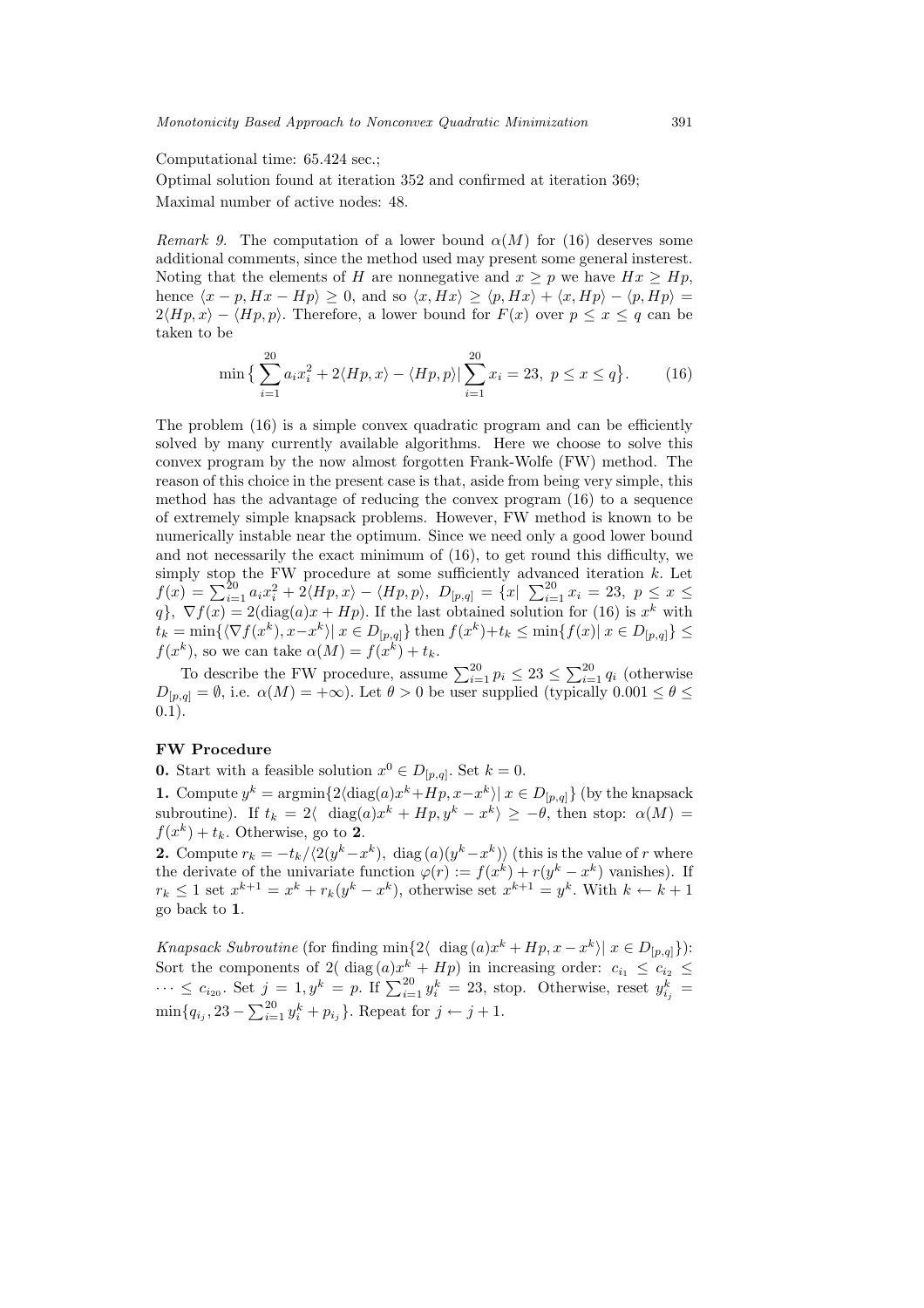# **8. Conclusion**

We have presented an approach to nonconvex quadratic optimization under linear constraints, based on analyzing and exploiting monotonicity rather than convexity properties. As usual in nonconvex optimization the branch and bound strategy is best suitable for high rank problems, typically for problems of rank  $m > 5$  in the present state of knowledge. The polyblock approximation developed in [18] can then be used for computing reasonably efficient bounds, especially when other methods fail or may be difficult to apply. For problems where monotonicity is combined with other structures as in the last example, a proper reformulation may sometimes help to improve the bounds and speed up the convergence drastically. As demonstrated by the numerical examples, quite often the global optimum can be found very fast, but usually much longer time is needed to confirm it. Furthermore, since no global optimization method can pretend to be uniformly best for all problems, and since, on the other hand, a given problem can be most efficiently solved only by exploiting its mathematical structure, in practice the best results are usually obtained by some hybrid method combining different solution approaches in a clever way.

#### **References**

- 1. H. P.Benson and G. M. Boger, Outcome-space cutting plane algorithm for linear multiplicative programming, *J. Optim. Theory Appl.* **104** (2000) 301–322.
- 2. J. E. Falk and S.W. Palocsay, *Optimizing the Sum of Linear Fractional Functions*, in *Global Optimization* C. Floudas and P. Pardalos (eds.), Princeton University Press, 1992, 221–258.
- 3. R. Horst and H. Tuy, *Global Optimization Deterministic Approaches*, 3rd ed., Springer - Verlag, Berlin - New York, 1996.
- 4. C. A. Floudas et al.,*Handbook of Test Problems in Local and Global Optimization*, Kluwer Academic Publishers, Dordrecht - Boston - London, 1999.
- 5. H. Konno and T. Kuno, Generalized linear multiplicative and fractional programming, *Annals of Operations Research* **25** (1990) 147–162.
- 6. H. Konno and T. Kuno, Linear multiplicative programming, *Math. Program.* **56** (1992) 51–64.
- 7. H. Konno, P. T. Thach, and H. Tuy, *Optimization on Low Rank Nonconvex Structures*, Kluwer Academic Publishers, Dordrecht - Boston - London, 1997.
- 8. H. Konno, Y. Yajima and T. Matsui, Parametric simplex algorithms for solving a special class of nonconvex minimization problems, *J. Global Optim.* **1** (1991) 65–81.
- 9. H. Konno and Y. Yamashita, Minimization of the sum and the product of several linear fractional functions', Tokyo Institute of Technology, Technical Report, Department of IE & Management, 1997.
- 10. T. Matsui, NP-hardness of linear multiplicative programming and related problems, *J. Global Optim.* **9** (1996) 113–119.
- 11. T. S. Motzkin and E. G. Strauss, Maxima for graphs and a new proof of a theorem of Turan, *Canad. J. Math.* **17** (1965) 533–540.